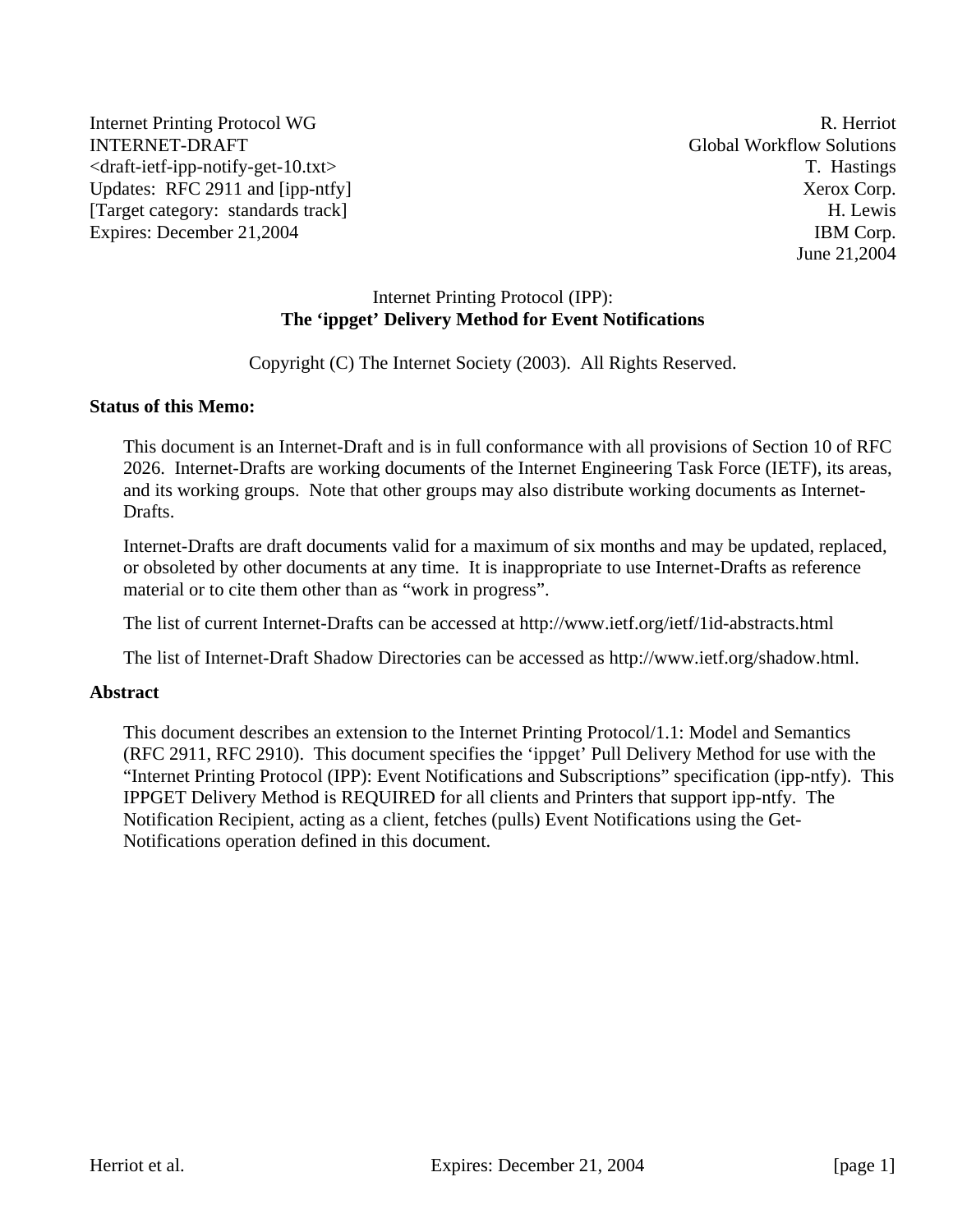## **Table of Contents**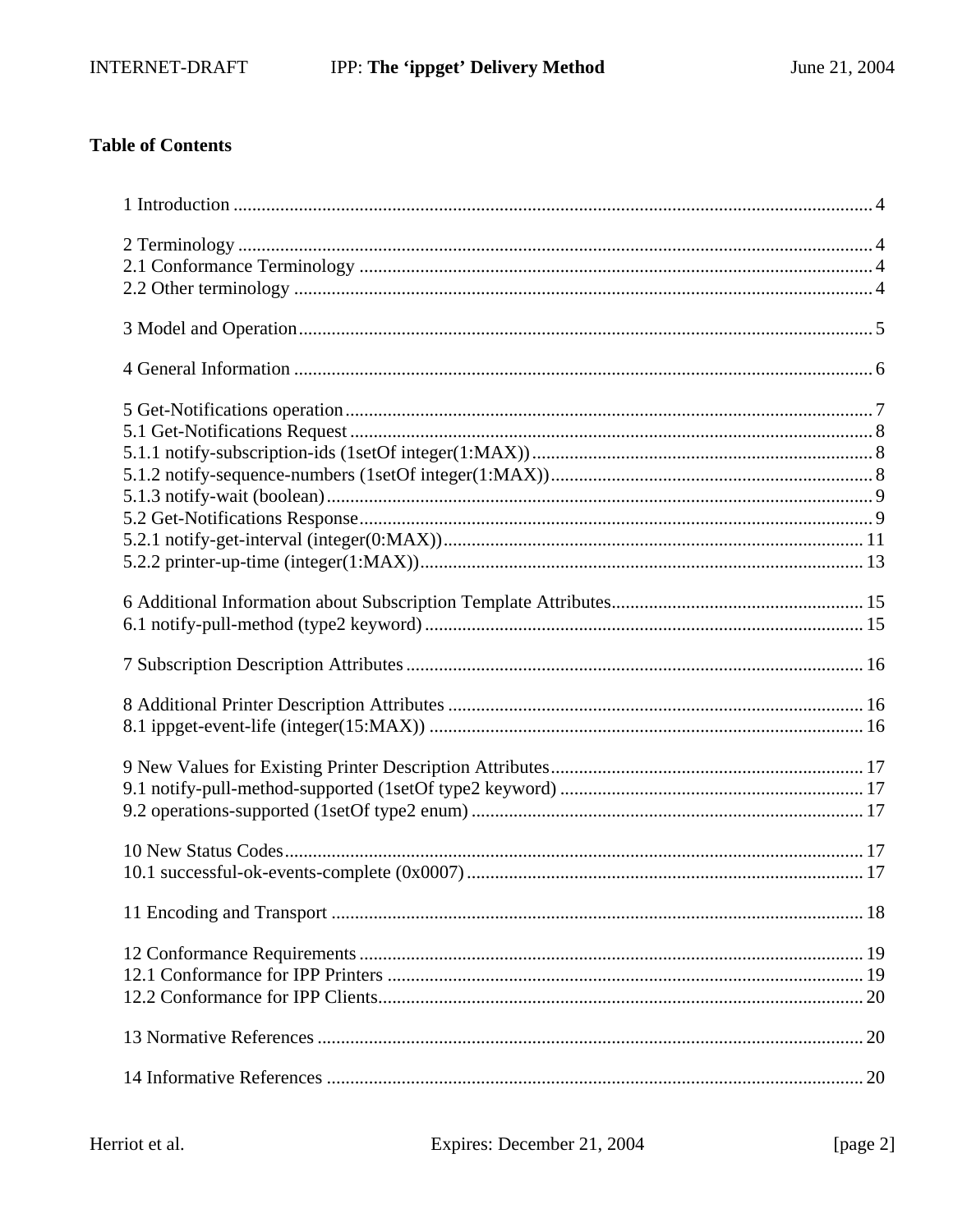| 15.2 Delivery Method and Additional keyword attribute value registrations for existing attributes 22 |
|------------------------------------------------------------------------------------------------------|
|                                                                                                      |
|                                                                                                      |
|                                                                                                      |
|                                                                                                      |
|                                                                                                      |
|                                                                                                      |
|                                                                                                      |

## **Table of Tables**

| Table 5 – Combinations of Events and Subscribed Events for "job-impressions-completed" 15 |  |
|-------------------------------------------------------------------------------------------|--|
|                                                                                           |  |
|                                                                                           |  |
|                                                                                           |  |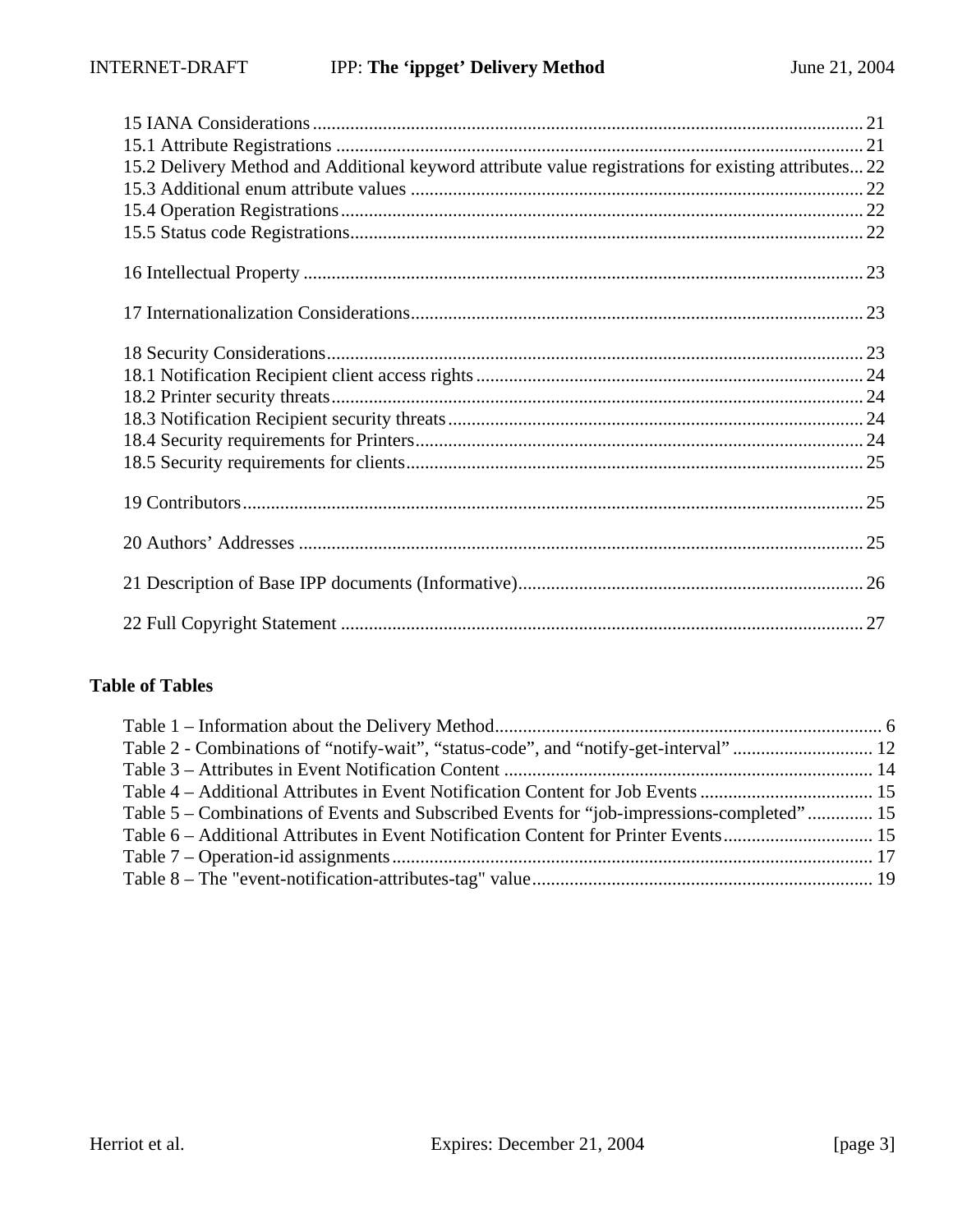## **1 Introduction**

This document describes an extension to the Internet Printing Protocol/1.1: Model and Semantics [RFC 2911], [RFC 2910]. This document specifies the 'ippget' Pull Delivery Method for use with the "Internet Printing Protocol (IPP): Event Notifications and Subscriptions" specification [ipp-ntfy]. This IPPGET Delivery Method is REQUIRED for all clients and Printers that support [ipp-ntfy]. The Notification Recipient, acting as a client, fetches (pulls) Event Notifications using the Get-Notifications operation defined in this document. For a description of the base IPP documents, see section 21 of this document. For a description of the IPP Event Notification Model, see [ipp-ntfy].

With this Pull Delivery Method, when an Event occurs, the Printer saves the Event Notification for a period of time called the Event Life. The Notification Recipient fetches (pulls) the Event Notifications using the Get-Notifications operation. This operation causes the Printer to return all Event Notifications held for the specified Subscription object(s). If the Notification Recipient has selected the **Event Wait Mode** option to wait for additional Event Notifications, the Printer MAY continue to return Event Notifications to the Notification Recipient as asynchronous Get-Notification responses as Events occur using the transaction originated by the Notification Recipient.

The Notification Recipient can terminate **Event Wait Mode** (without closing the connection) by supplying the "notify-wait" (boolean) attribute with a 'false' value in a subsequent Get-Notifications request. Similarly, the Printer can terminate **Event Wait Mode** (without closing the connection) by returning the "notify-get-interval" (integer) operation attribute in a Get-Notifications response which tells the Notification Recipient how long to wait before trying again.

# **2 Terminology**

This section defines the following terms that are used throughout this document:

## **2.1 Conformance Terminology**

Capitalized terms, such as **MUST, MUST NOT, REQUIRED, SHOULD, SHOULD NOT, MAY, NEED NOT, and <b>OPTIONAL**, have special meaning relating to conformance as defined in RFC 2119 [RFC2119] and [RFC2911] section 12.1. If an implementation supports the extension defined in this document, then these terms apply; otherwise, they do not. These terms define conformance to *this document only*; they do not affect conformance to other documents, unless explicitly stated otherwise.

## **2.2 Other terminology**

This document uses the same terminology as [RFC2911], such as "**client**", "**Printer**", "**Job**", "**attribute**", "**attribute value**", "**keyword**", "**operation**", "**request**", "**response**", and "**support**" with the same meanings. This document also uses terminology defined in [ipp-ntfy], such as "**Subscription (object)"**, "**Notification Recipient"**, "**Event"**, "**Event Notification"**, "**Compound Event Notification",** "**Event Life**", and "**Event Notification Attribute Group**" with the same meanings. In addition, this document defines the following terms for use in this document: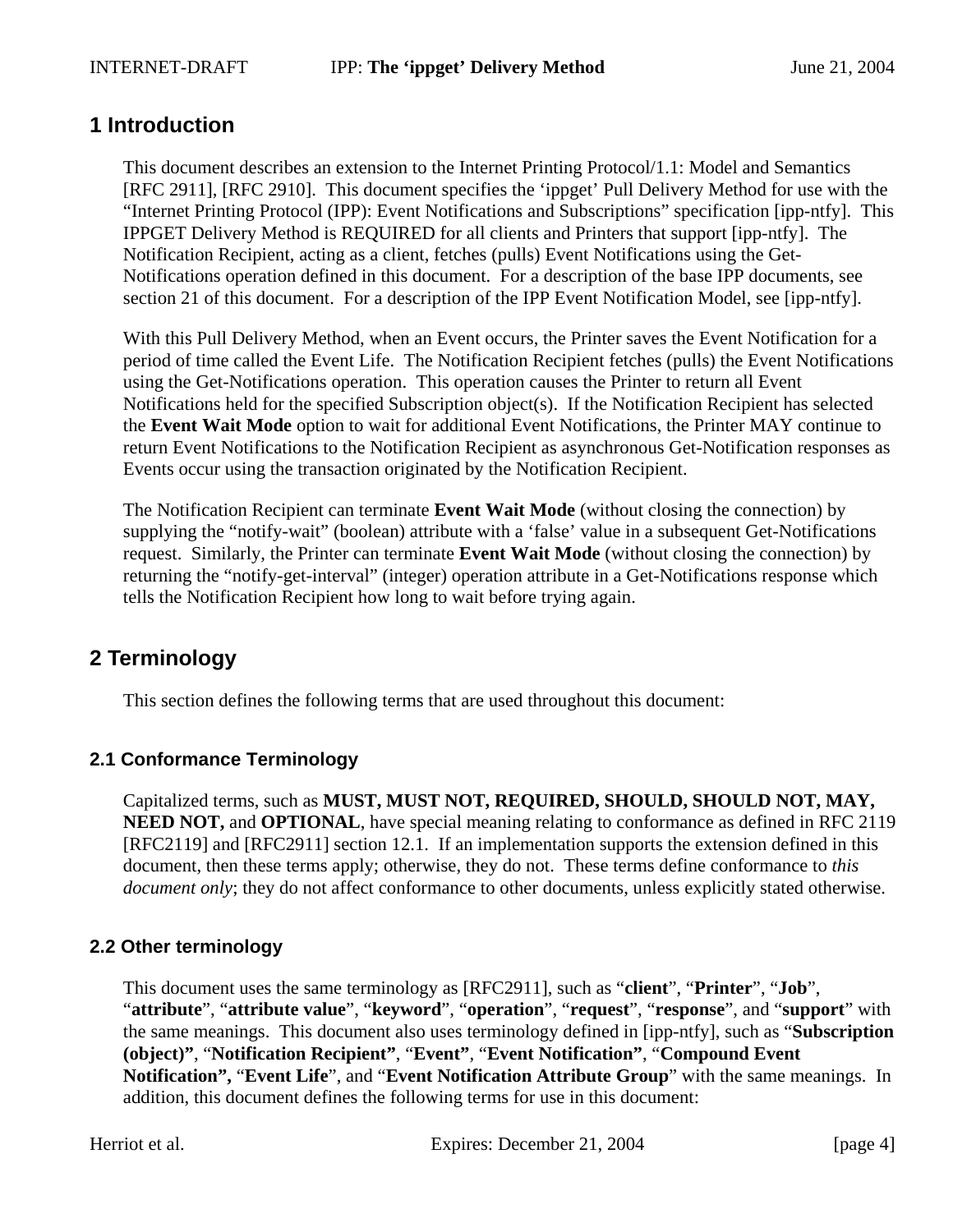**Event Wait Mode:** The mode requested by a Notification Recipient client in its Get-Notifications Request and granted by a Printer to keep the connection open while the Printer sends subsequent Event Notifications to the Notification Recipient as they occur as additional Get-Notification operation responses.

# **3 Model and Operation**

In a Subscription Creation Operation, when the "notify-pull-method" attribute is present and has the 'ippget' keyword value, the client is requesting that the Printer use the 'ippget' Pull Delivery Method for the Event Notifications associated with the new Subscription Object.

When an Event occurs, the Printer MUST generate an Event Notification and MUST assign it the Event Life. The Printer MUST hold an Event Notification for its assigned Event Life.

When a Notification Recipient wants to receive Event Notifications for a Subscription object, it performs the Get-Notifications operation supplying the Subscription object's subscription-id, which causes the Printer to return all un-expired Event Notifications held for that Subscription object. If the Notification Recipient has selected the **Event Wait Mode** option to wait for additional Event Notifications, the response to the Get-Notifications request continues indefinitely as the Printer continues to send Event Notifications in the response as Events occur for that Subscription object.

When the Notification Recipient requests Event Notifications for per-Job Subscription Objects, the Notification Recipient typically performs the Get-Notifications operation within a second of performing the Subscription Creation operation. Because the Printer MUST save Event Notifications for at least 15 seconds (see section 8.1), the Notification Recipient is unlikely to miss any Event Notifications that occur between the Subscription Creation and the Get-Notifications operation.

The 'ippget' Delivery Method is designed primarily for (1) a client that wants to get Events (from the job's per-Job Subscription object) for a job that it has submitted and (2) for a privileged client that wants to get all job or printer Events from a per-Printer Subscription object.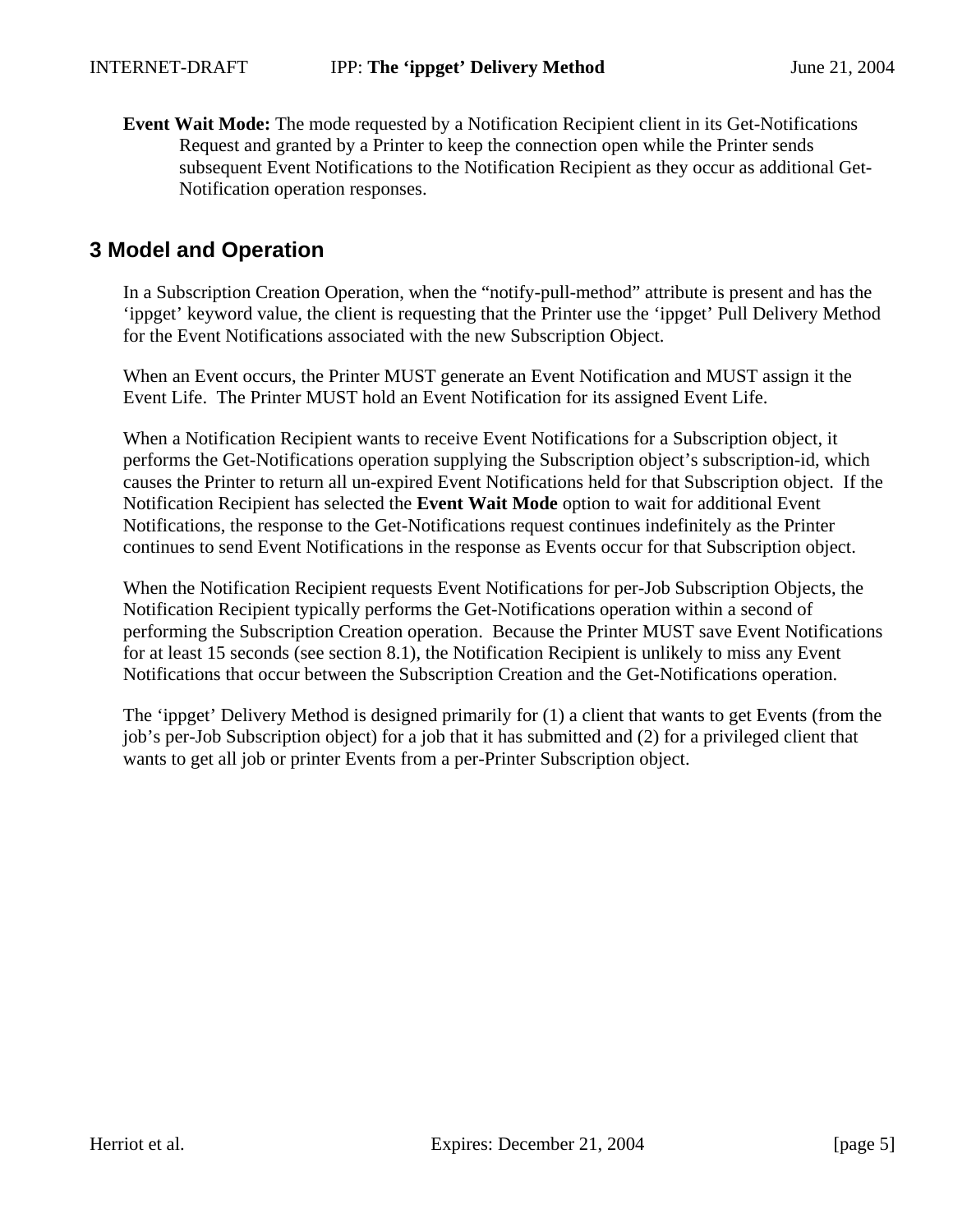## INTERNET-DRAFT **IPP:** The 'ippget' Delivery Method June 21, 2004

# **4 General Information**

If a Printer supports this Delivery Method, the following are its characteristics.

| Table 1 – Information about the Delivery Method |  |  |
|-------------------------------------------------|--|--|
|                                                 |  |  |

|    | Document Method Conformance Requirement                                                                                                                                                                                                                                                                                                                                                                                                                     | Delivery Method Realization                                                                                                       |
|----|-------------------------------------------------------------------------------------------------------------------------------------------------------------------------------------------------------------------------------------------------------------------------------------------------------------------------------------------------------------------------------------------------------------------------------------------------------------|-----------------------------------------------------------------------------------------------------------------------------------|
| 1. | What is the URL scheme name for the Push Delivery<br>Method or the keyword method name for the Pull<br>Delivery Method?                                                                                                                                                                                                                                                                                                                                     | 'ippget' keyword method name                                                                                                      |
| 2. | Is the Delivery Method REQUIRED, RECOMMENDED<br>or OPTIONAL for an IPP Printer to support?                                                                                                                                                                                                                                                                                                                                                                  | <b>REQUIRED</b>                                                                                                                   |
| 3. | What transport and delivery protocols does the Printer<br>use to deliver the Event Notification Content, i.e., what is<br>the entire network stack?                                                                                                                                                                                                                                                                                                         | IPP with one new operation.                                                                                                       |
| 4. | Can several Event Notifications be combined into a<br><b>Compound Event Notification?</b>                                                                                                                                                                                                                                                                                                                                                                   | Yes.                                                                                                                              |
| 5. | Is the Delivery Method initiated by the Notification<br>Recipient (pull), or by the Printer (push)?                                                                                                                                                                                                                                                                                                                                                         | This Delivery Method is a pull<br>method with aspects of a push<br>method, though the Printer does not<br>initiate the operation. |
| 6. | Is the Event Notification content Machine Consumable or<br>Human Consumable?                                                                                                                                                                                                                                                                                                                                                                                | <b>Machine Consumable</b>                                                                                                         |
| 7. | What section in this document answers the following<br>question? For a Machine Consumable Event Notification,<br>what is the representation and encoding of values defined<br>in section 9.1 of [ipp-ntfy] and the conformance<br>requirements thereof? For a Human Consumable Event<br>Notification, what is the representation and encoding of<br>pieces of information defined in section 9.2 of [ipp-ntfy]<br>and the conformance requirements thereof? | Section 5                                                                                                                         |
| 8. | What are the latency and reliability of the transport and<br>delivery protocol?                                                                                                                                                                                                                                                                                                                                                                             | Same as IPP and the underlying<br>HTTP transport                                                                                  |
| 9. | What are the security aspects of the transport and<br>delivery protocol, e.g., how it is handled in firewalls?                                                                                                                                                                                                                                                                                                                                              | Same as IPP and the underlying<br>HTTP transport and in the same<br>direction, so no new firewall<br>considerations.              |
|    | 10. What are the content length restrictions?                                                                                                                                                                                                                                                                                                                                                                                                               | None                                                                                                                              |
|    | 11. What are the additional values or pieces of information<br>that a Printer sends in an Event Notification content and<br>the conformance requirements thereof?                                                                                                                                                                                                                                                                                           | None                                                                                                                              |
|    | 12. What are the additional Subscription Template and/or<br>Subscription Description attributes and the conformance<br>requirements thereof?                                                                                                                                                                                                                                                                                                                | None                                                                                                                              |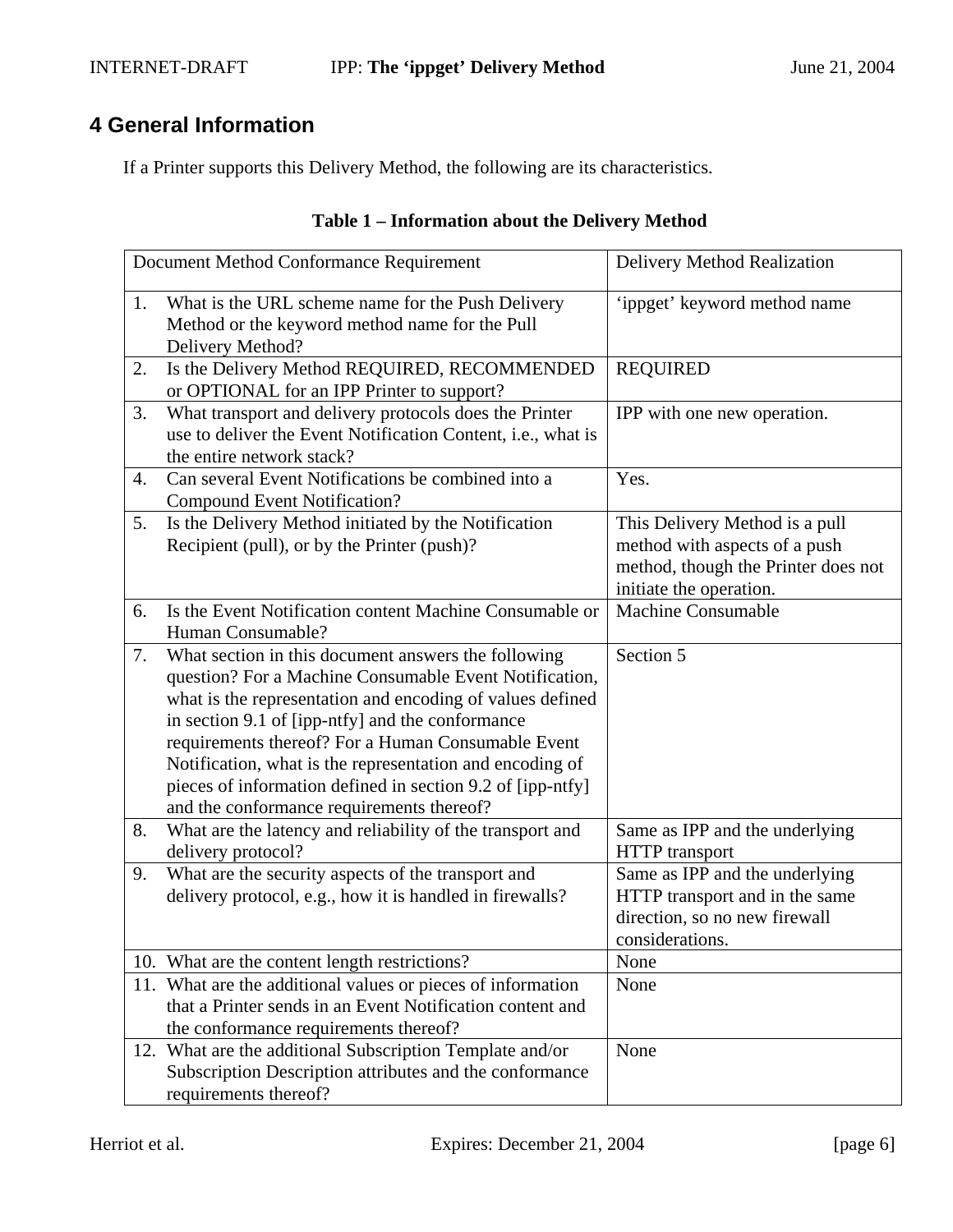| 13. What are the additional Printer Description attributes and   "ipp-event-life" (integer (15: MAX)) |  |
|-------------------------------------------------------------------------------------------------------|--|
| the conformance requirements thereof?                                                                 |  |

## **5 Get-Notifications operation**

This operation is issued by a client acting in the role of a Notification Recipient requesting the Printer to return all Event Notifications held for the identified Subscription object(s).

A Printer MUST support this operation, MUST accept the request in any state (see [RFC2911] "printer-state" and "printer-state-reasons" attributes), and MUST remain in the same state with the same "printer-state-reasons" values.

When a Printer performs this operation, it MUST return all and only those Event Notifications:

- 1. Whose associated Subscription Object's "notify-subscription-id" Subscription Description attribute equals one of the values of the "notify-subscription-ids" (1setOf integer(1:MAX)) operation attribute AND
- 2. Whose associated Subscription Object's contains the "notify-pull-method" attribute and it has the 'ippget' keyword value AND
- 3. Whose "notify-sequence-number" is equal to or greater than the corresponding value of the "notify-sequence-numbers (1setOf integer(1:MAX)) operation attribute, if supplied AND
- 4. Whose Event Life has not yet expired AND
- 5. Where the Notification Recipient client has read-access rights to the identified Subscription Object (see *Access Rights* paragraph below).

The Notification Recipient client MUST either: (a) request **Event Wait Mode** by supplying the "notify-wait" operation attribute with a 'true' value or (b) suppress Event Wait Mode by omitting the "notify-wait" operation attribute or by supplying it with a 'false' value. In order to terminate Event Wait Mode subsequently, the Notification Recipient client MUST close the connection. In order to terminate **Event Wait Mode**, the Printer MUST either (a) return the "notify-get-interval" operation attribute in a Get-Notifications response (RECOMMENDED behavior) or (b) close the connection. The "notify-get-interval" operation attributes tells the Notification Recipient how long to wait before trying a subsequent Get-Notifications request.

*Access Rights:* The authenticated user (see [RFC2911] section 8.3) performing this operation MUST be (1) the owner of each Subscription Object identified by the "notify-subscription-ids" operation attribute (see section 5.1.1), (2) an operator or administrator of the Printer (see [RFC2911] Sections 1 and 8.5), or (3) be otherwise authorized by the Printer's administrator-configured security policy to request Event Notifications from the target Subscription Object(s). Otherwise, the IPP Printer MUST reject the operation and return: 'client-error-forbidden', 'client-error-not-authenticated', or 'clienterror-not-authorized' status code as appropriate. Furthermore, the Printer's security policy MAY limit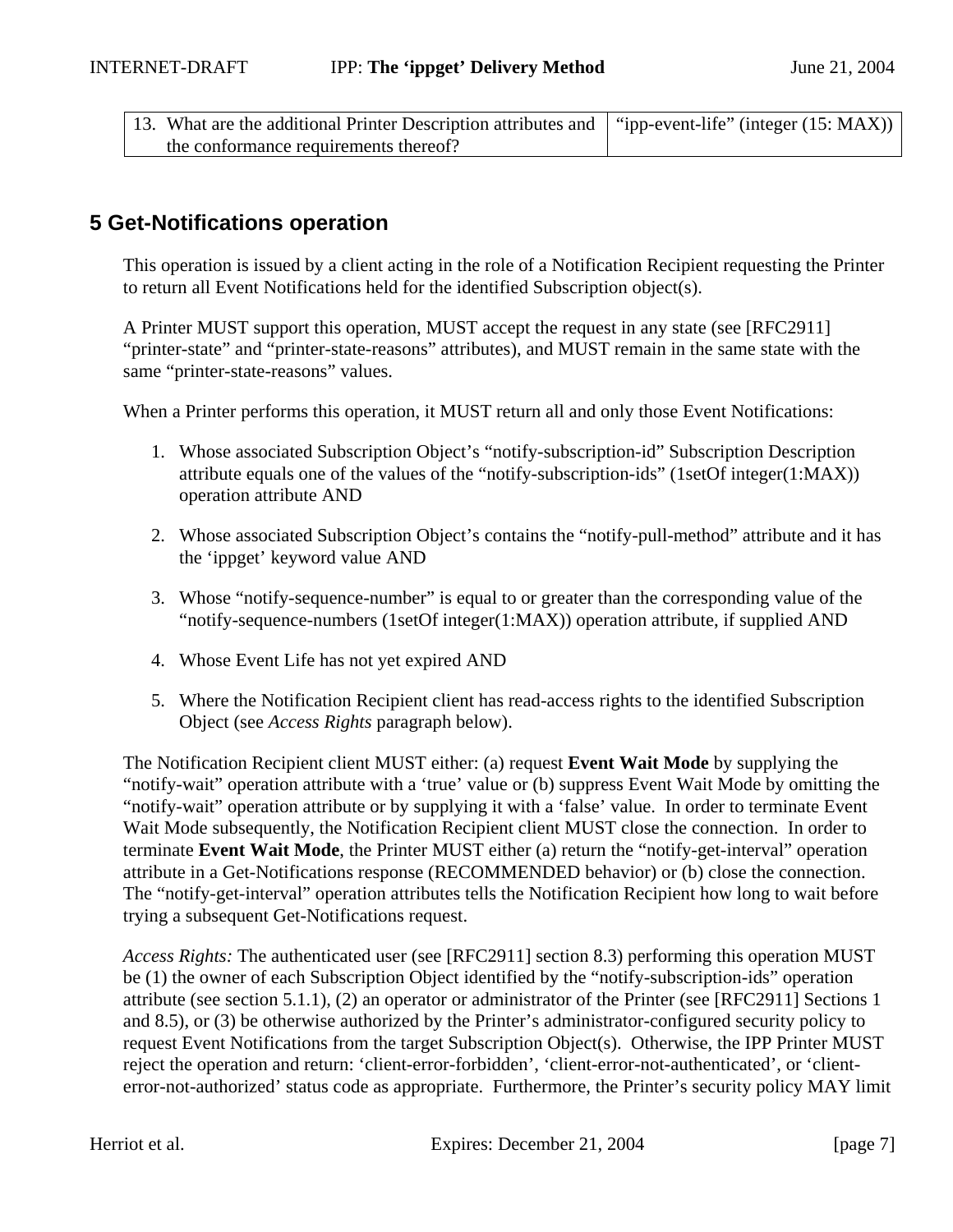the attributes returned by the Get-Notifications operation, in a manner similar to the Get-Job-Attributes operation (see [RFC2911] end of section 3.3.4.2).

## **5.1 Get-Notifications Request**

The following groups of attributes are part of the Get-Notifications Request:

Group 1: Operation Attributes

### Natural Language and Character Set:

The "attributes-charset" and "attributes-natural-language" attributes as described in [RFC2911] section 3.1.4.1.

Target:

The "printer-uri" (uri) operation attribute which is the target for this operation as described in [RFC2911] section 3.1.5.

### Requesting User Name:

The "requesting-user-name" (name(MAX)) attribute SHOULD be supplied by the client as described in [RFC2911] section 8.3.

## **5.1.1 notify-subscription-ids (1setOf integer(1:MAX))**

This attribute identifies one or more Subscription objects for which Events are requested. The client MUST supply this attribute with at least one value. The Printer object MUST support this attribute with multiple values.

If no Subscription Object exists with the supplied identifier or the identified Subscription Object does not contain the "notify-pull-method" attribute with the 'ippget' keyword value, the Printer MUST return the 'client-error-not-found' status code.

Note: The name of both the "notify-subscription-ids" and "notify-sequencenumbers" end in 's', since they are multi-valued. However, there are other occurrences of these attribute names without the 's' that are single valued.

## **5.1.2 notify-sequence-numbers (1setOf integer(1:MAX))**

This attribute specifies one or more lowest Event Notification sequence number values for the Subscription objects identified by the corresponding values of the "notify-subscription-ids" operation attribute. The Notification Recipient SHOULD supply this attribute and the number of values SHOULD be the same as the number of values of the "notify-subscriptionsids" attribute. The Printer MUST support this attribute with multiple values.

The Printer MUST NOT return Notification Events with lower sequence numbers for the corresponding Subscription object. Therefore, by supplying the proper values for this attribute the Notification Recipient can prevent getting the same Event Notifications from a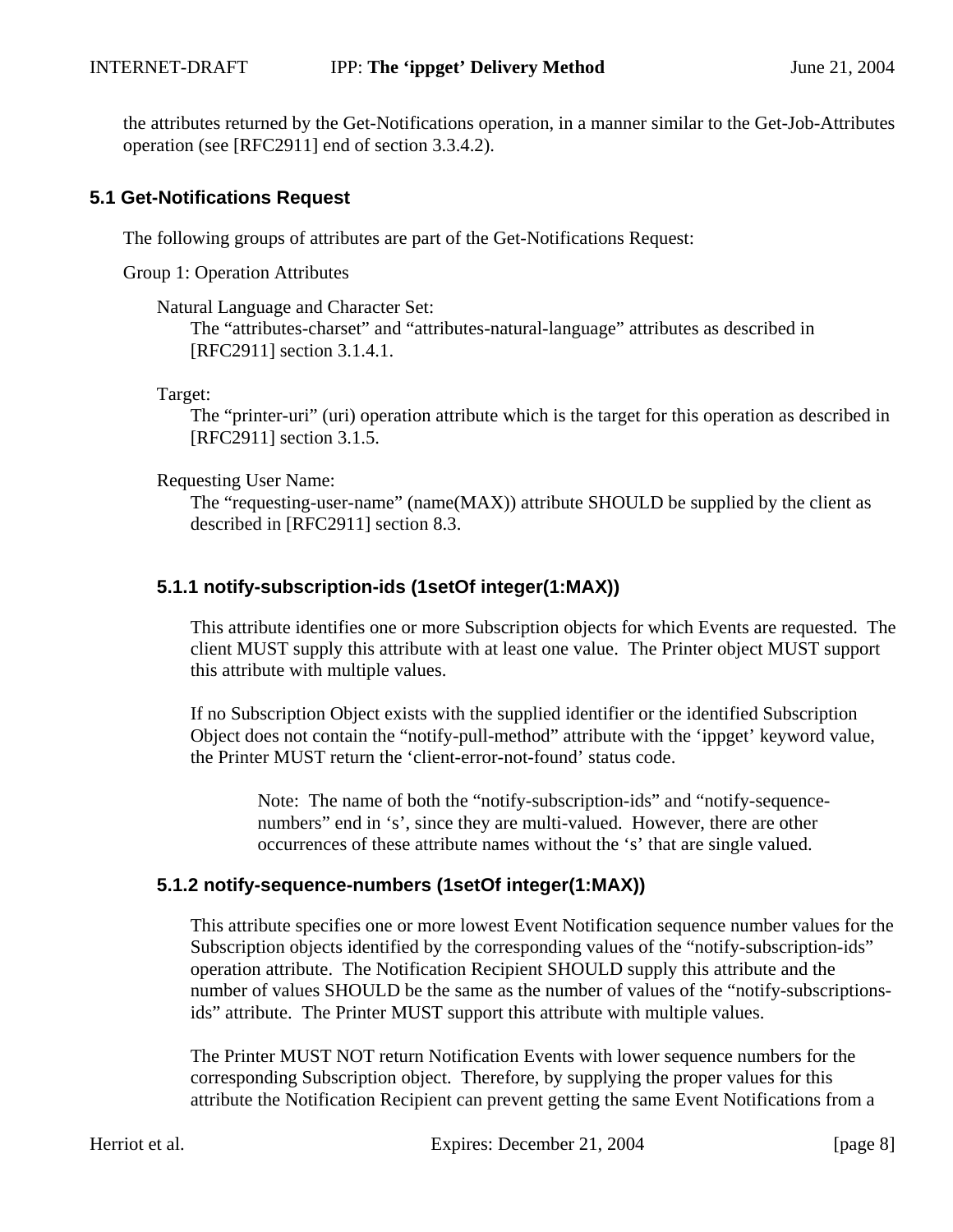Subscription object that were returned on a previous Get-Notifications request. The Notification Recipient SHOULD remember the highest "notify-sequence-number" value returned for each Subscription object requested and SHOULD pass that value for each requested Subscription object on the next Get-Notifications request.

If the Notification Recipient supplies fewer values for this attribute (including omitting this attribute) than for the "notify-subscription-ids" operation attribute, the Printer assumes a '1' value for each missing value. A value of '1' causes the Printer to return any un-expired Event Notification for that Subscription object, since '1' is the lowest possible sequence number. If the Notification Recipient supplies more values for this attribute than the number of values for the "notify-subscription-ids" operation attribute, the Printer ignores the extra values.

Note: If a Notification Recipient performs two consecutive Get-Notifications operations with the same value for "notify-sequence-number" (or omits the attribute), the time stamp of the first Event Notification in the second Get-Notifications Response may be less than the time stamp of the last Event Notification in the first Get-Notification Response. This happens because the Printer sends all unexpired Event Notification with a sequence number equal or higher according to the ordering specified in [ipp-ntfy] and some Event Notifications from the first Get-Notifications operation may not have expired by the time the second Get-Notifications operation occurs.

### **5.1.3 notify-wait (boolean)**

This value indicates whether or not the Notification Recipient wants **Event Wait Mode**. The client MAY supply this attribute. The Printer object MUST support both values of this attribute.

If the client supplies the 'false' value or omits this attribute, the client is not requesting **Event Wait Mode**. If the value is 'true', the client is requesting **Event Wait Mode**. See the beginning of section 5.2 for the rules for **Event Wait Mode**.

### **5.2 Get-Notifications Response**

The Printer has the following options for responding to a Get-Notifications Request:

- 1. The Printer can reject the request and return the 'server-error-busy' status code, if the Printer is too busy to accept this operation at this time. In this case, the Printer MUST return the "getnotify-interval" operation attribute to indicate when the client SHOULD try again.
- 2. If the Notification Recipient did not request **Event Wait Mode** ("notify-wait-mode" = 'false' or omitted), the Printer MUST return immediately whatever Event Notifications it currently holds in the requested Subscription object(s) and MUST return the "notify-get-interval" operation attribute with number of seconds from now at which the Notification Recipient SHOULD repeat the Get-Notifications Request to get future Event Notifications.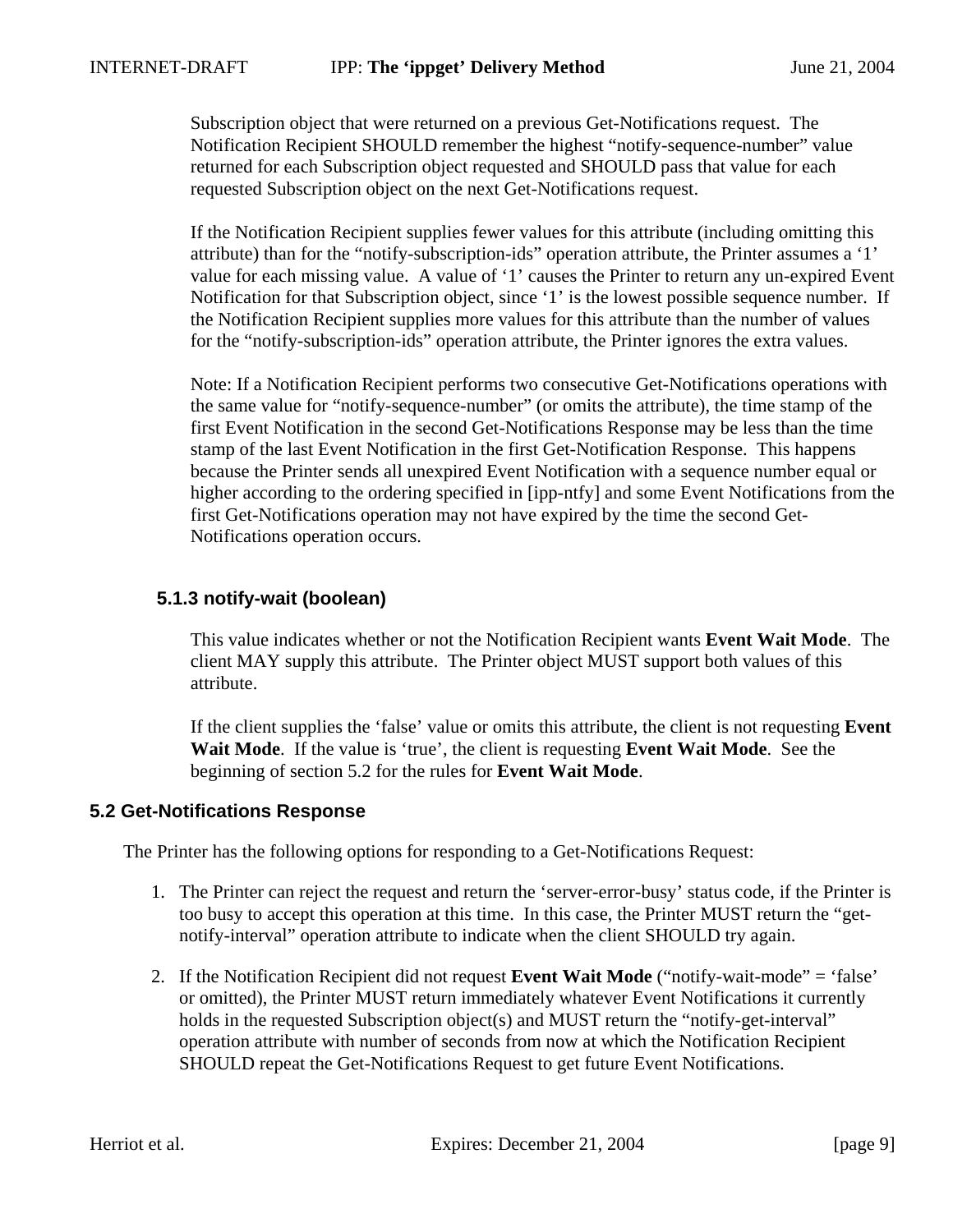3. If the Notification Recipient requested **Event Wait Mode** ("notify-wait-mode" = 'true'), the Printer MUST return immediately whatever Event Notifications it currently holds in the requested Subscription object(s) and MUST continue to return Event Notifications as they occur until all of the requested Subscription Objects are canceled. A Subscription Object is canceled either via the Cancel-Subscription operation or by the Printer (e.g., the Subscription Object is canceled when the associated Job completes and is no longer in the Job Retention or Job History phase - see the "ippget-event-life (integer(15:MAX))" attribute discussion in section 8.1).

However, the Printer MAY decide to terminate **Event Wait Mode** at any time, including in the first response. In this case the Printer MUST return the "notify-get-interval" operation attribute. This attribute indicates that the Printer wishes to leave **Event Wait Mode** and the number of seconds in the future that the Notification Recipient SHOULD try the Get-Notifications operation again. The Notification Recipient MUST accept this response and MUST disconnect. If the Notification Recipient does not disconnect, the Printer SHOULD do so.

From the Notification Recipient's view, the response appears as an initial burst of data, which includes the Operation Attributes Group and one Event Notification Attributes Group per Event Notification that the Printer is holding. After the initial burst of data, if the Notification Recipient has selected the **Event Wait Mode** option to wait for additional Event Notifications, the Notification Recipient receives occasional Event Notification Attribute Groups. Proxy servers may delay some Event Notifications or cause time-outs to occur. The client MUST be prepared to perform the Get-Notifications operation again when time-outs occur.

Each attribute is encoded using the IPP rules for encoding attributes [RFC2910] and MAY be encoded in any order. Note: the Get-Jobs response in [RFC2911] acts as a model for encoding multiple groups of attributes. See section 11 for the encoding and transport rules.

The following groups of attributes are part of the Get-Notifications Response:

Group 1: Operation Attributes

Status Message:

In addition to the REQUIRED status code returned in every response, the response OPTIONALLY includes a "status-message" (text(255)) and/or a "detailed-status-message" (text(MAX)) operation attribute as described in [RFC2911] sections 13 and 3.1.6.

The Printer can return any status codes defined in [RFC2911]. If the status code is not 'successful-xxx', the Printer MUST NOT return any Event Notification Attribute groups. The following is a description of the important status codes:

**successful-ok:** the response contains all Event Notification associated with the specified subscription-ids that had been supplied in the "notify-subscription-ids" operation attribute in the request. If the requested Subscription Objects have no associated Event Notification, the response MUST contain zero Event Notifications.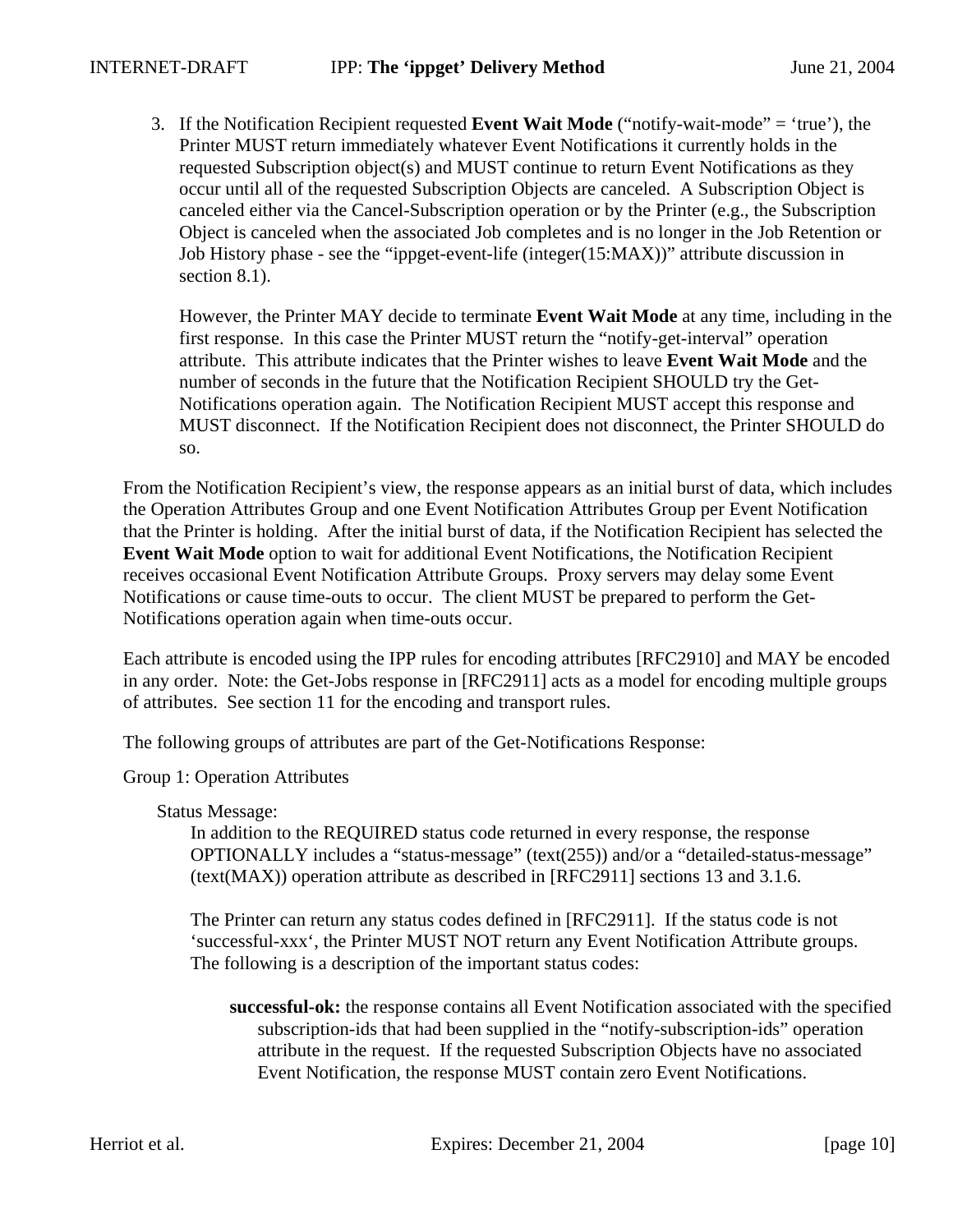- **successful-ok-events-complete:** indicate when this return is the last return for all Subscription objects that match the request, whether or not there are Event Notifications being returned. This condition occurs for **Event Wait Mode** with Notification Recipients waiting for responses when the Subscription Object is: (1) canceled with a Cancel-Subscription operation, (2) deleted when the Per-Printer Subscription lease time expires, or (3) when the 'job-completed' event occurs for a Per-Job Subscription. This condition also occurs for a Get-Notifications request that a Notification Recipient makes after the job completes, but before the Event Life expires. See section 10.1.
- **client-error-not-found:** The Printer has no Subscription Object's whose "notifysubscription-id" attribute equals any of the values of the "notify-subscription-ids" operation attribute supplied or the identified Subscription Object does not contain the "notify-pull-method" attribute with the 'ippget' keyword value.
- **server-error-busy:** The Printer is too busy to accept this operation. The Printer SHOULD return the "notify-get-interval" operation attribute in the Operation Attributes of the response, then the Notification Recipient SHOULD wait for the number of seconds specified by the "notify-get-interval" operation attribute before performing this operation again. If the "notify-get-interval" Operation Attribute is not present, the Notification Recipient SHOULD use the normal network back-off algorithms for determining when to perform this operation again.

### Natural Language and Character Set:

The "attributes-charset" and "attributes-natural-language" attributes as described in [RFC2911] section 3.1.4.2.

The Printer MUST use the values of "notify-charset" and "notify-natural-language", respectively, from one Subscription Object associated with the Event Notifications in this response.

Normally, there is only one matched Subscription Object, or the value of the "notify-charset" and "notify-natural-language" attributes is the same in all Subscription Objects. If not, the Printer MUST pick one Subscription Object from which to obtain the value of these attributes. The algorithm for picking the Subscription Object is implementation dependent. The choice of natural language is not critical because 'text' and 'name' values can override the "attributes-natural-language" operation attribute. The Printer's choice of charset is critical because a bad choice may leave it unable to send some 'text' and 'name' values accurately.

## **5.2.1 notify-get-interval (integer(0:MAX))**

The value of this operation attribute is the number of seconds that the Notification Recipient SHOULD wait before trying the Get-Notifications operation again. The Printer MUST return this operation attribute if: (1) it is too busy to return events, (2) the Notification Recipient client did *not* request **Event Wait Mode**, or (3) the Printer is terminating Event Wait Mode. The client MUST accept this attribute and SHOULD re-issue the Get-Notifications operation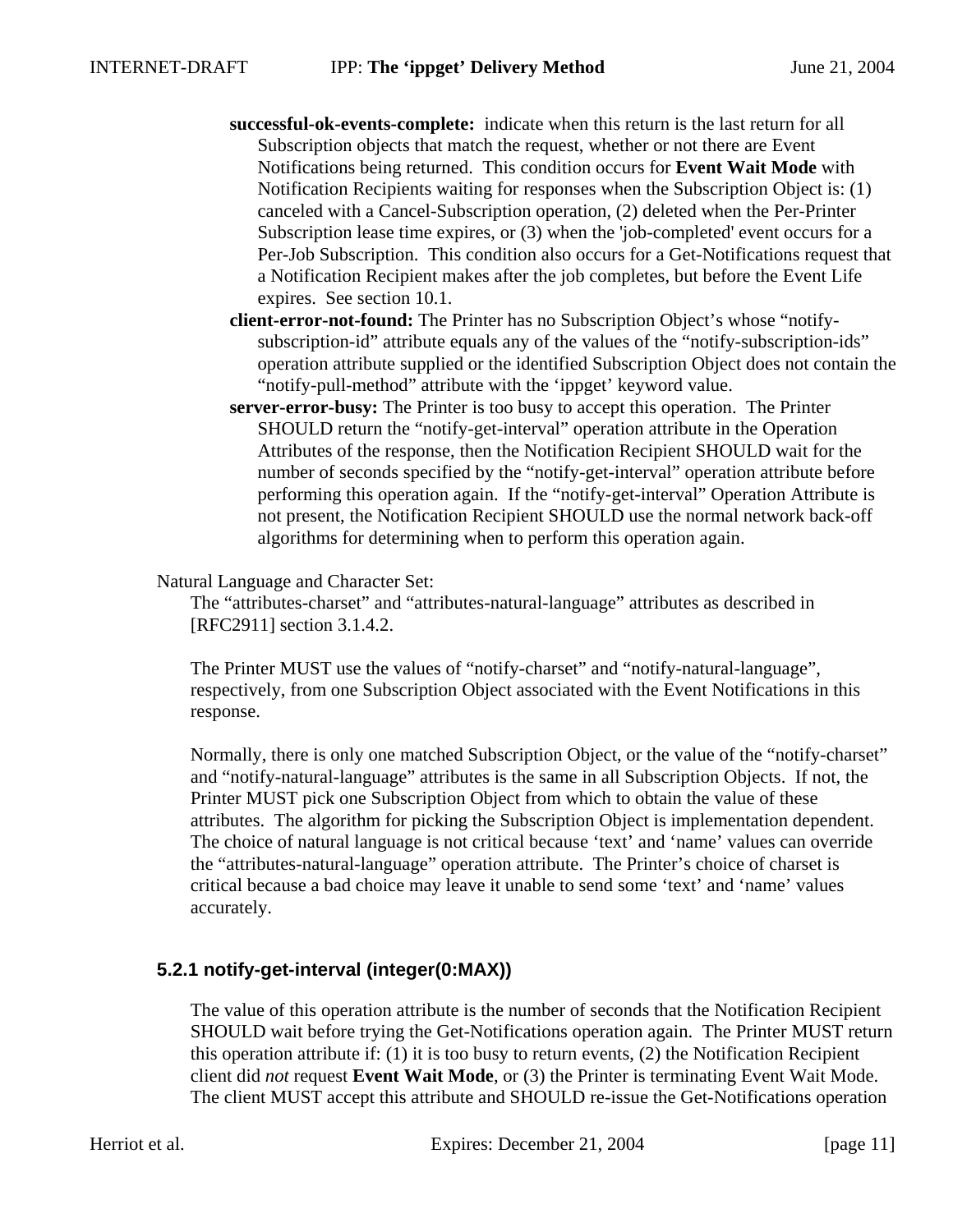(with or without "notify-wait" = 'true') the indicated number of seconds in the future in order to get more Event Notifications This value is intended to help the client be a good network citizen.

The value of this attribute MUST be at least as large as the value of the Printer's "ippgetevent-life" Printer Description attribute (see section 8.1). The Printer MAY return a value that is larger than the value of the "ippget-event-life" Printer Description attribute provided that the Printer increases the Event Life for this Subscription object, so that Notification Recipients taking account of the larger value and polling with a longer interval will *not* miss events. Note; implementing such an algorithm requires some hidden attributes in the Subscription object that are IMPLEMENTATION DEPENDENT.

If the Printer wants to remain in **Event Wait Mode**, then the Printer MUST NOT return this attribute in the response.

Here is a complete table of combinations of "notify-wait", "status-code", "notify-getinterval", and Event Notification Attributes Groups for Get-Notification initial (Wait and No Wait) Responses and subsequent **Event Wait Mode** Responses (which may be staying in **Event Wait Mode** or may be requesting the Notification Recipient to leave **Event Wait Mode**):

| client sends:<br>"notify-wait" | Printer returns:<br>"status-code" | Printer returns:<br>"notify-get-<br>interval" | <b>Event Notification</b><br><b>Attribute Groups</b> |
|--------------------------------|-----------------------------------|-----------------------------------------------|------------------------------------------------------|
| 1. 'false'*                    | 'successful-ok'                   | <b>MUST</b> return N                          | maybe                                                |
| 2. 'false'*                    | 'not-found'                       | <b>MUST NOT</b>                               | <b>MUST NOT</b>                                      |
| 3. 'false' $*$                 | 'busy'                            | <b>MUST</b> return N                          | <b>MUST NOT</b>                                      |
| 4. 'false'*                    | 'events-complete'                 | <b>MUST NOT</b>                               | 'job-completed'                                      |
| 5. 'true'                      | 'successful-ok'                   | <b>MUST NOT</b>                               | <b>MUST</b>                                          |
| 6. 'true'                      | 'successful-ok'                   | <b>MUST</b> return N                          | maybe                                                |
| 7. 'true'                      | 'not-found'                       | <b>MUST NOT</b>                               | <b>MUST NOT</b>                                      |
| 8. 'true'                      | 'busy'                            | MUST return N                                 | <b>MUST NOT</b>                                      |
| $9.$ 'true'                    | 'events-complete'                 | <b>MUST NOT</b>                               | 'job-completed' or<br>maybe other                    |

### **Table 2 - Combinations of "notify-wait", "status-code", and "notify-get-interval"**

\* 'false' or client omits the "notify-wait" attribute.

Explanation:

- 1-4: client does *not* request **Event Wait Mode**
- 5-9: client requests **Event Wait Mode**
- 2,7: Subscription object not found, or was canceled earlier; client should NOT try again.
- 3,8: server busy, tells client to try later; client should try again in N seconds.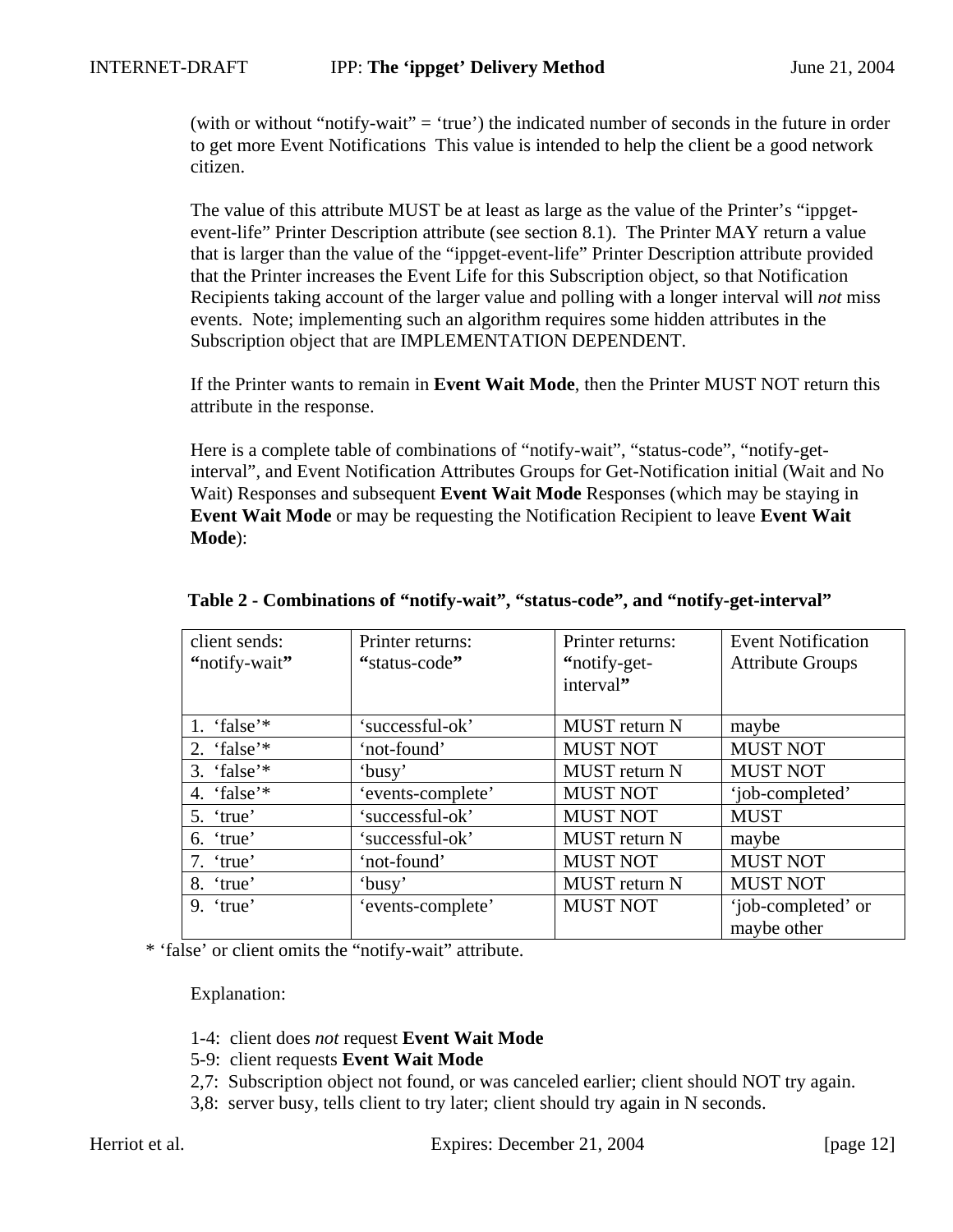4: client polled after job completed, but before Event Life expired, and got the 'jobcompleted' event, so the client shouldn't bother trying again; client should NOT try again later.

5: Printer returns one or more Event Notifications and is OK to stay in **Event Wait Mode**; the client waits for more Event Notifications to be returned.

6: Printer wants to leave **Event Wait mode**. Can happen on the first response (with or without Event Notifications) or happen on a subsequent response with or without Event Notifications; the client SHOULD try again in N seconds.

9: Printer either (1) returns 'job-completed' event or (2) the Subscription Object was canceled by either a Cancel-Job or a Per-Printer Subscription expired without being renewed. For case (1), at least one Event Notification MUST be returned, while for case (2), it is unlikely that any Event Notifications are returned; the client should NOT try again.

## **5.2.2 printer-up-time (integer(1:MAX))**

The value of this attribute is the Printer's "printer-up-time" attribute at the time the Printer sends this response. The Printer MUST return this attribute. Because each Event Notification also contains the value of this attribute when the event occurred, the value of this attribute lets a Notification Recipient know when each Event Notification occurred relative to the time of this response.

Group 2: Unsupported Attributes

See [RFC2911] section 3.1.7 for details on returning Unsupported Attributes.

### Group 3 through N: Event Notification Attributes

The Printer responds with one Event Notification Attributes Group per matched Event Notification. The entire response is considered a single Compound Event Notification (see [ipp-ntfy]). The matched Event Notifications are all un-expired Event Notification associated with the matched Subscription Objects and MUST follow the "Event Notification Ordering" requirements for Event Notifications within a Compound Event Notification specified in [ippntfy] section 9. In other words, the Printer MUST order these Event Notification groups in ascending time stamp (and sequence number) order for a Subscription object. If Event Notifications for multiple Subscription objects are being returned, the Notification Events for the next Subscription object follow in ascending time stamp order, etc.

Each Event Notification Group MUST contain all of attributes specified in section 9.1 ("Content of Machine Consumable Event Notifications") of [ipp-ntfy] with exceptions denoted by asterisks in the tables below.

The tables below are copies of the tables in section 9.1 ("Content of Machine Consumable Event Notifications") of [ipp-ntfy] except that each cell in the "Sends" column is a "MUST".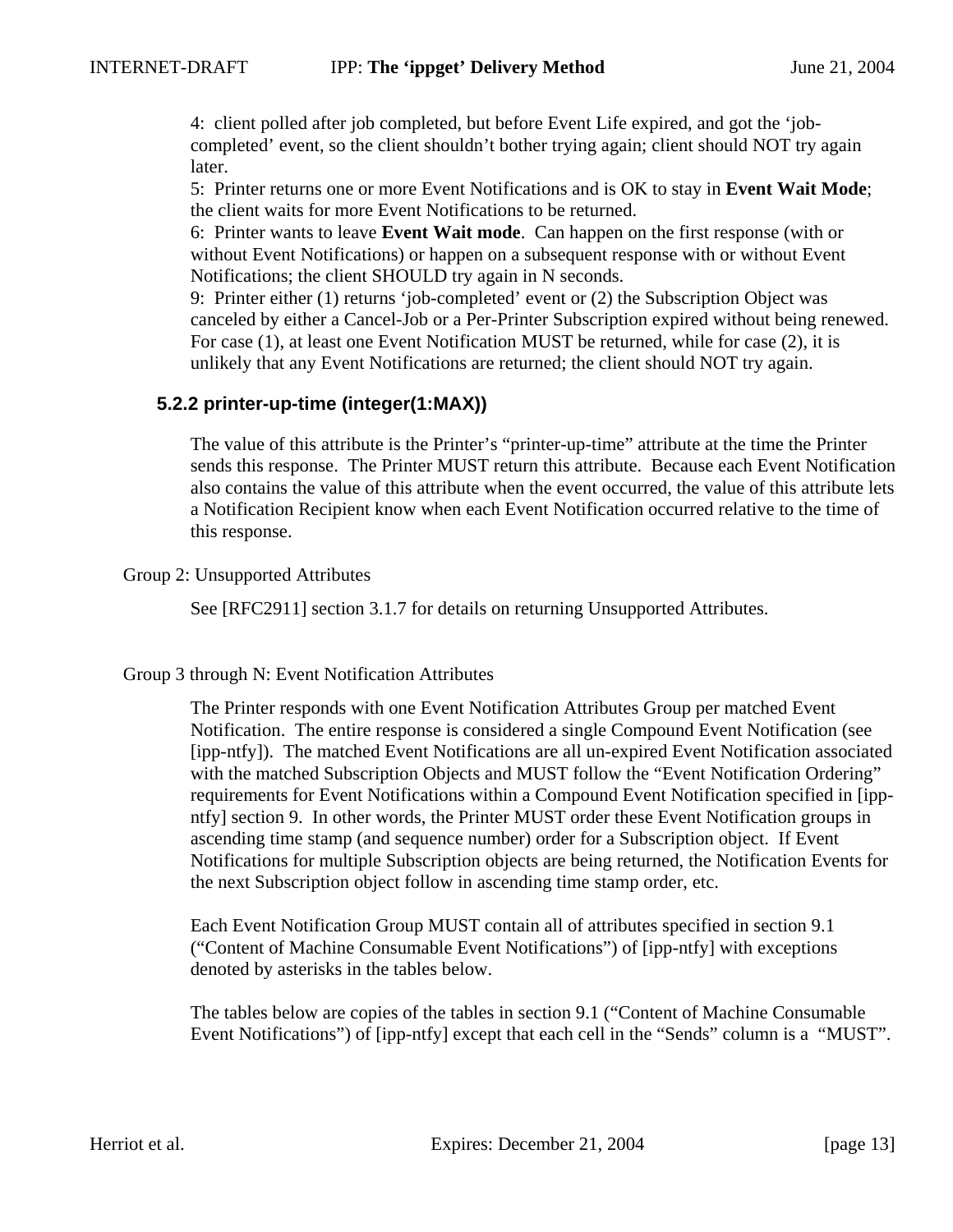If more than one Event Notification is being returned and the status of each is not the same, then the Printer MUST return a "notify-status-code" attribute in each Event Notification Attributes group to indicate the differing status values.

For an Event Notification for all Events, the Printer includes the attributes shown in Table 3.

| Source Value                                      | Sends       | Source Object             |
|---------------------------------------------------|-------------|---------------------------|
| notify-subscription-id (integer(1:MAX))           | <b>MUST</b> | Subscription              |
| notify-printer-uri (uri)                          | <b>MUST</b> | Subscription              |
| notify-subscribed-event (type2 keyword)           | <b>MUST</b> | <b>Event Notification</b> |
| printer-up-time (integer(1:MAX)) $*$              | <b>MUST</b> | Printer                   |
| printer-current-time (dateTime)                   | MUST **     | Printer                   |
| notify-sequence-number (integer (0:MAX))          | <b>MUST</b> | Subscription              |
| notify-charset (charset)                          | <b>MUST</b> | Subscription              |
| notify-natural-language (naturalLanguage)         | <b>MUST</b> | Subscription              |
| notify-user-data (octetString(63))                | MUST ***    | Subscription              |
| notify-text (text)                                | <b>MUST</b> | <b>Event Notification</b> |
| attributes from the "notify-attributes" attribute | MUST ****   | Printer                   |
| attributes from the "notify-attributes" attribute | $MUST$ **** | Job                       |
| attributes from the "notify-attributes" attribute | $MUST$ **** | Subscription              |

## **Table 3 – Attributes in Event Notification Content**

\* As specified in [ipp-ntfy] section 9, the value of the "printer-up-time" attribute sent in each Event Notification MUST be the time at which the Event occurred, not the time at which the Event Notification was sent.

\*\* The Printer MUST send the "printer-current-time" attribute if and only if it supports the "printer-current-time" attribute on the Printer object.

\*\*\* If the associated Subscription Object does not contain a "notify-user-data" attribute, the Printer MUST send an octet-string of length 0.

\*\*\*\* If the "notify-attributes" attribute is present on the Subscription Object, the Printer MUST send all attributes specified by the "notify-attributes" attribute. Note: if the Printer doesn't support the "notify-attributes" attribute, it is not present on the associated Subscription Object.

For Event Notifications for Job Events, the Printer includes the additional attributes shown in Table 4.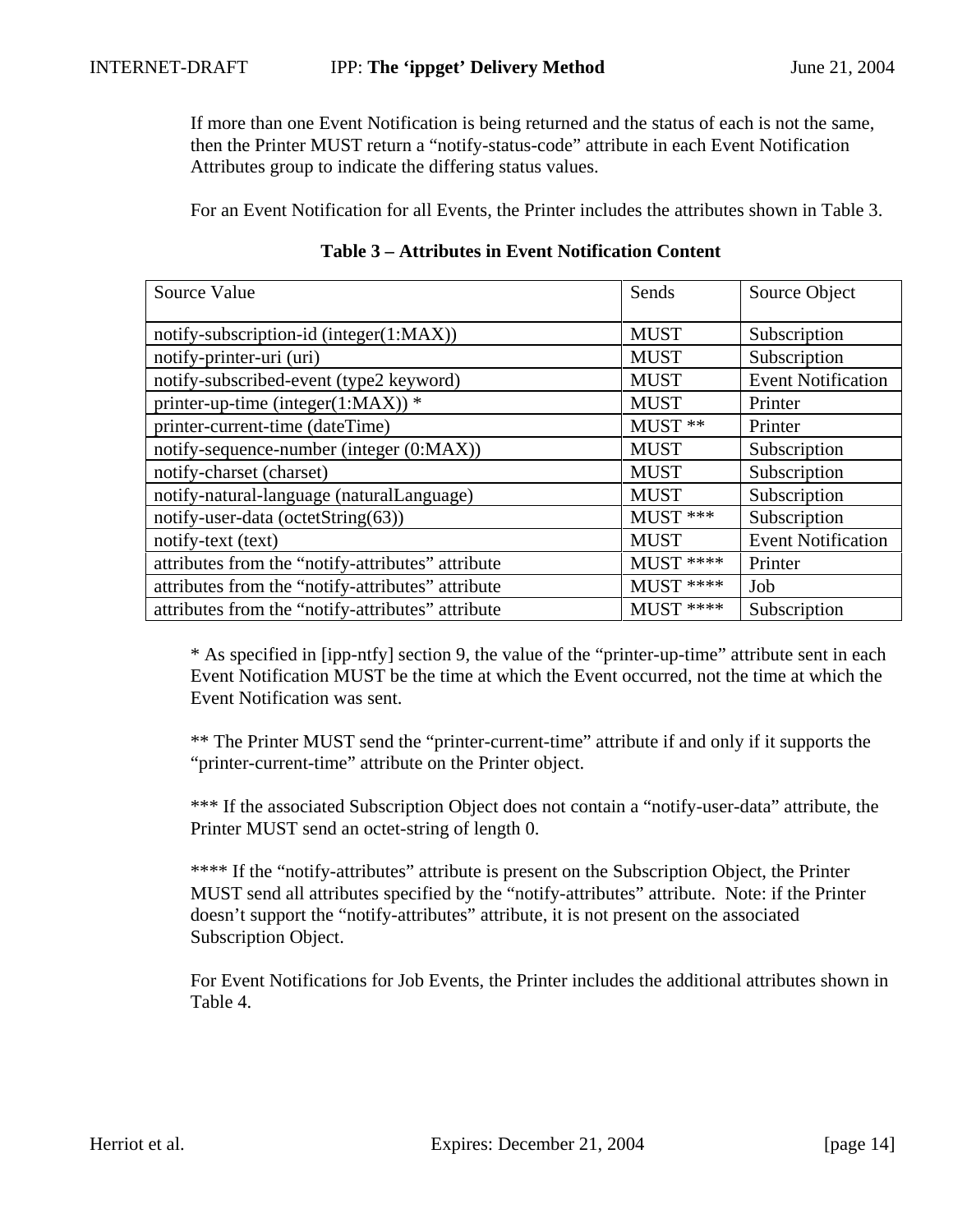| Source Value                               | Sends       | Source Object |
|--------------------------------------------|-------------|---------------|
| $job-id$ (integer(1:MAX))                  | <b>MUST</b> | Job           |
| job-state (type1 enum)                     | <b>MUST</b> | Job           |
| job-state-reasons (1setOf type2 keyword)   | <b>MUST</b> | Job           |
| job-impressions-completed (integer(0:MAX)) | $MUST*$     | Job           |

#### **Table 4 – Additional Attributes in Event Notification Content for Job Events**

\* The Printer MUST send the "job-impressions-completed" attribute in an Event Notification only for the combinations of Events and Subscribed Events shown in Table 5.

#### **Table 5 – Combinations of Events and Subscribed Events for "job-impressions-completed"**

| <b>Job Event</b> | Subscribed Job Event |
|------------------|----------------------|
| 'iob-progress'   | 'job-progress'       |
| 'iob-completed'  | 'iob-completed'      |
| 'iob-completed'  | 'iob-state-changed'  |

For Event Notification for Printer Events, the Printer includes the additional attributes shown in Table 6.

| Table 6 – Additional Attributes in Event Notification Content for Printer Events |  |
|----------------------------------------------------------------------------------|--|
|----------------------------------------------------------------------------------|--|

| Source Value                                 | Sends       | Source Object |
|----------------------------------------------|-------------|---------------|
| printer-state (type1 enum)                   | <b>MUST</b> | Printer       |
| printer-state-reasons (1setOf type2 keyword) | <b>MUST</b> | Printer       |
| printer-is-accepting-jobs (boolean)          | <b>MUST</b> | Printer       |

## **6 Additional Information about Subscription Template Attributes**

The 'ippget' Delivery Method does not define any addition Subscription Template attributes. The 'ippget' Delivery Method has the same conformance requirements for Subscription Template attributes as defined in [ipp-ntfy]. This section defines additional information about Subscription Template attributes defined in [ipp-ntfy].

### **6.1 notify-pull-method (type2 keyword)**

This Subscription Template attribute identifies the Pull Delivery Method to be used for the Subscription Object (see [ipp-ntfy]). In order to support the 'ippget' Pull Delivery Method defined in this document, the Printer MUST support this attribute with the following keyword value: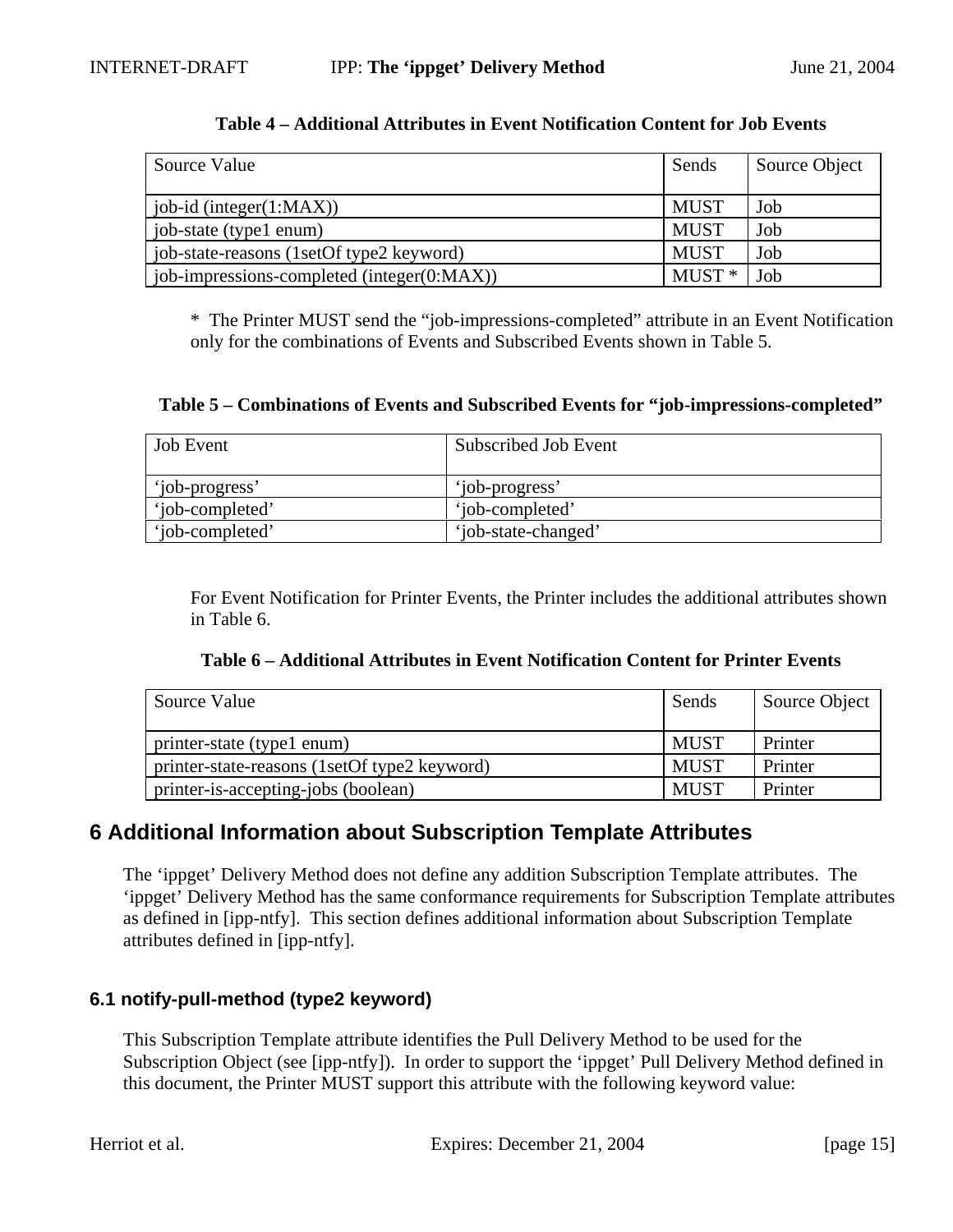'ippget': indicates that the 'ippget' Pull Delivery Method is to be used for this Subscription Object.

## **7 Subscription Description Attributes**

The 'ippget' Delivery Method has the same conformance requirements for Subscription Description attributes as defined in [ipp-ntfy]. The 'ippget' Delivery Method does not define any addition Subscription Description attributes.

## **8 Additional Printer Description Attributes**

This section defines additional Printer Description attributes for use with the 'ippget' Delivery Method.

## **8.1 ippget-event-life (integer(15:MAX))**

This Printer Description attribute specifies the Event Life value that the Printer assigns to each Event, i.e., the number of seconds after an Event occurs during which a Printer will return that Event in an Event Notification in a Get-Notifications response. After the Event Life expires for the Event, the Printer MAY no longer return an Event Notification for that Event in a Get-Notifications response.

The Printer MUST support this attribute if it supports the 'ippget' Delivery Method. The value MUST be 15 or more (at least 15 seconds) and 60 (seconds) is the RECOMMENDED value to align with the PWG Job Monitoring MIB [RFC2707] jmGeneralJobPersistence and jmGeneralAttributePersistence objects.

For example, assume the following:

- 1. a client performs a Job Creation operation that creates a Subscription Object associated with the 'ippget' Delivery Method, AND
- 2. an Event associated with the new Job occurs immediately after the Subscription Object is created, AND
- 3. the same client or some other client performs a Get-Notifications operation such that the client is *connected* N seconds after the Job Creation operation.

Then, if N is less than the value of this attribute, the client(s) performing the Get-Notifications operations can expect not to miss any Event-Notifications, barring some unforeseen lack of memory space in the Printer. Note: The client MUST initiate the Get-Notifications a time that is sufficiently less that N seconds to account for network latency so that it is *connected* to the Printer before N seconds elapses.

If a Printer supports the 'ippget' Delivery Method, it MUST keep 'completed', 'canceled', or 'aborted' Job objects in the Job Retention and/or Job History phases for at least as long as this attribute's value. The Printer MAY retain jobs longer that this value. See [RFC2911] section 4.3.7.1 and the discussion in [ipp-ntfy] 'job-completed' event) that explains that a Notification Recipients can query the Job after

Herriot et al. Expires: December 21, 2004 [page 16]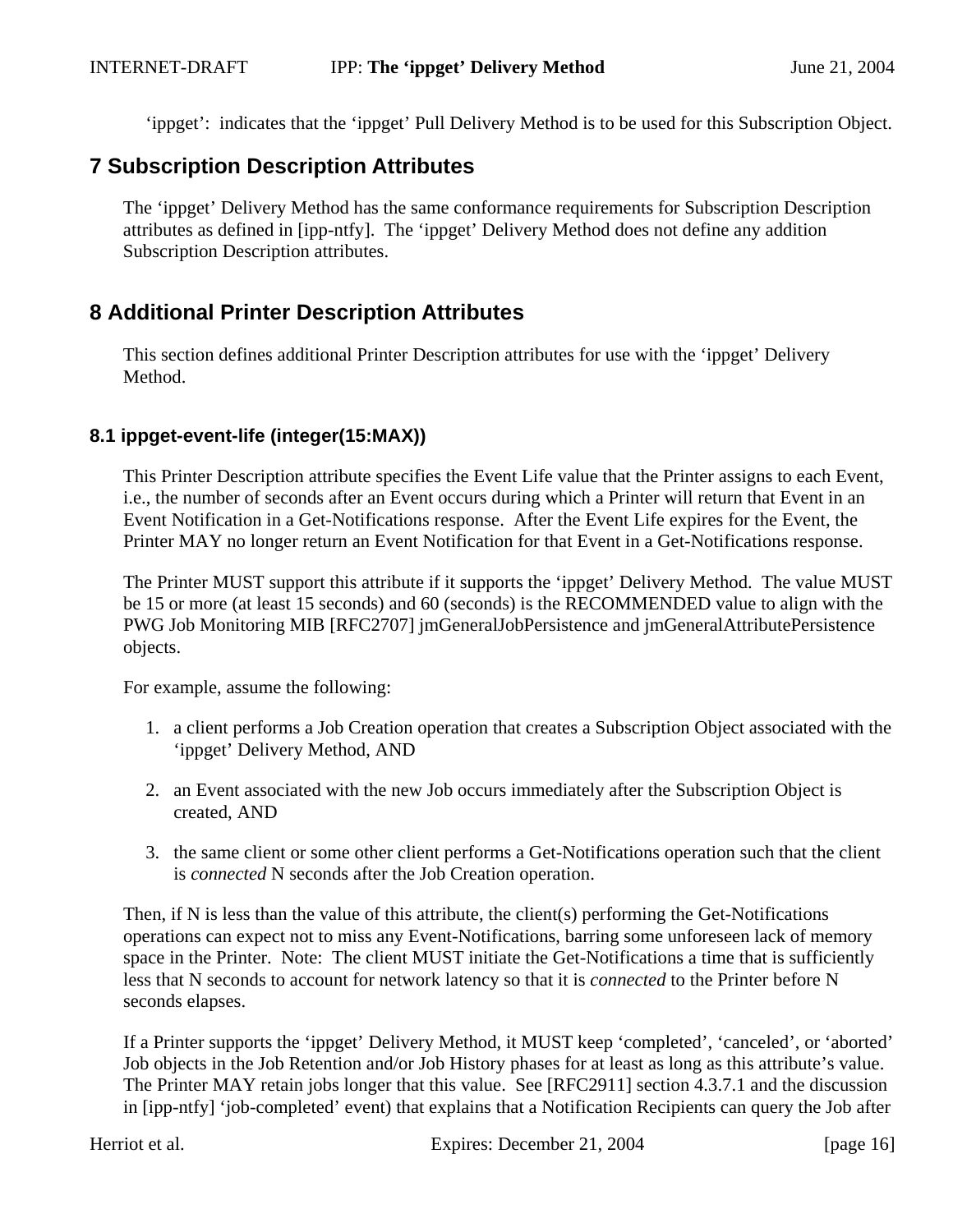receiving a 'job-completed' Event Notification in order to find out other information about the job that is 'completed', 'aborted', or 'canceled'. However, this attribute has no effect on the Cancel-Subscription operation which deletes the Subscription object immediately, whether or not it contain the "notify-pull-method" attribute with the 'ippget' keyword value. Immediately thereafter, subsequent Get-Notifications Responses MUST NOT contain Event Notifications associated with the canceled Subscription object.

# **9 New Values for Existing Printer Description Attributes**

This section defines additional values for existing Printer Description attributes defined in [ipp-ntfy].

## **9.1 notify-pull-method-supported (1setOf type2 keyword)**

The following keyword value for the "notify-pull-method-supported" attribute is added in order to support the new Delivery Method defined in this document:

'ippget' - The IPP Notification Pull Delivery Method defined in this document.

### **9.2 operations-supported (1setOf type2 enum)**

Table 7 lists the "operation-id" value defined in order to support the new Get-Notifications operation defined in this document.

| $v_{\text{alue}}$ | <b>Operation Name</b> |
|-------------------|-----------------------|
| 0x001C            | Get-Notifications     |

## **10 New Status Codes**

The following status code is defined as an extension for this Delivery Method and is returned as the status code of the Get-Notifications operation in Group 1 or Group 3 to N (see section 5.2).

### **10.1 successful-ok-events-complete (0x0007)**

The Printer MUST return the 'successful-ok-events-complete' status code to indicate when this Get-Notifications response is the last response for a Subscription object, whether or not there are Event Notifications being returned. This condition occurs for **Event Wait Mode** with Notification Recipients waiting for responses when the Subscription Object is: (1) canceled with a Cancel-Subscription operation, (2) deleted when the Per-Printer Subscription lease time expires, or (3) when the 'job-completed' event occurs for a Per-Job Subscription. This condition also occurs for a Get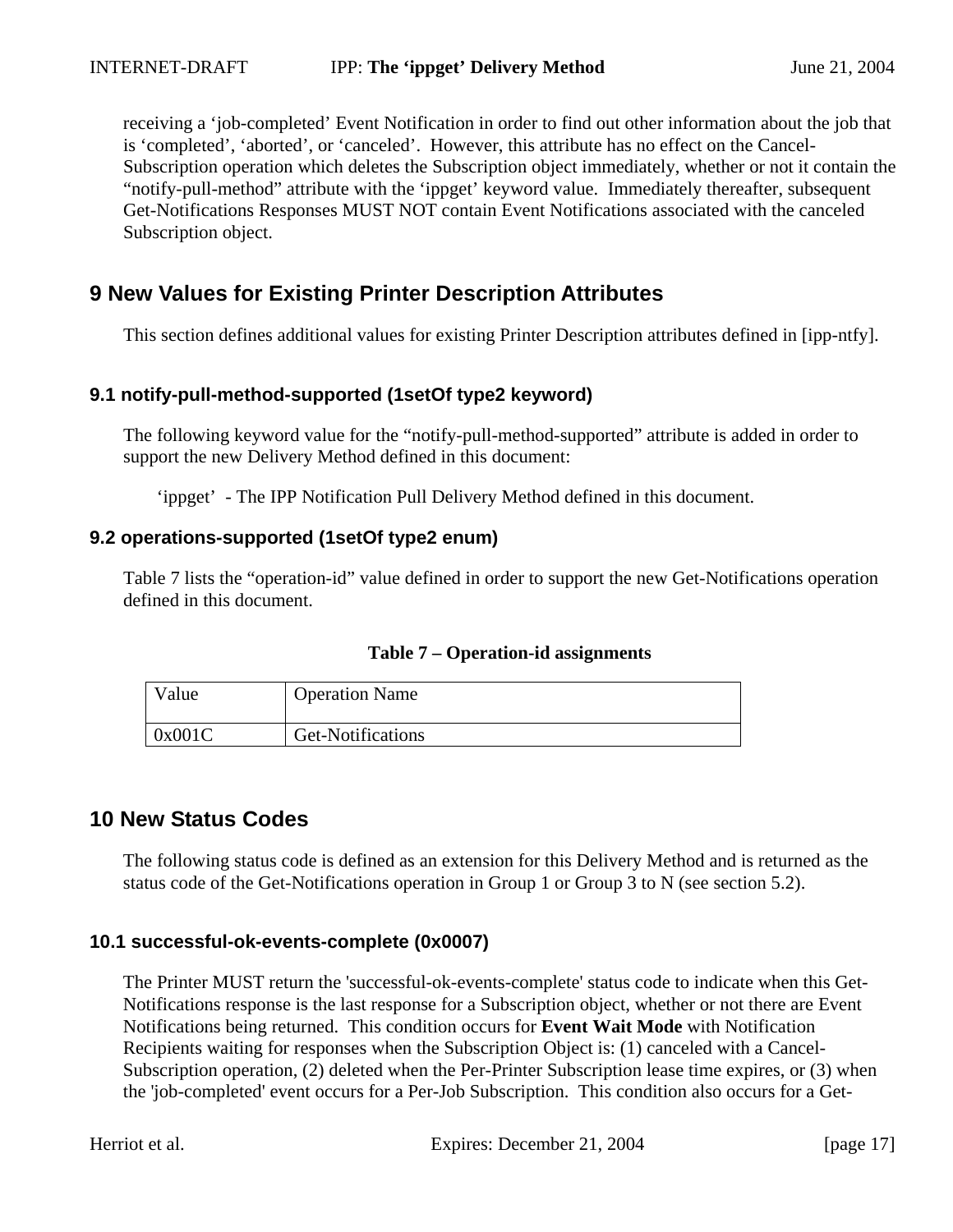Notifications request that a Notification Recipient makes after the job completes, but before the Event Life expires.

# **11 Encoding and Transport**

This section defines the encoding and transport considerations for this Delivery Method based on [RFC2910].

The encoding of a Get-Notifications Response is modeled the Get-Jobs Response (see [RFC2911]). In a Get-Notifications Response, each Event Notification Attributes Group MUST start with an 'eventnotification-attributes-tag' (see the section "Encodings of Additional Attribute Tags" in [ipp-ntfy]), and end with an 'end-of-attributes-tag'. In addition, for **Event Wait Mode** the multi-part/related is used to separate each multiple response (in time) to a single Get-Notifications Request.

The Printer returns Get-Notification Response as follows:

- 1. If the Notification Recipient client did not request **Event Wait Mode** ("notify-wait" = 'false' or omitted), the Printer ends the response with an 'end-of-attributes-tag' (see [RFC2911] Get-Jobs encoding) as with any operation response.
- 2. If the Notification Recipient client requests **Event Wait Mode** ("notify-wait" = 'true') and the Printer wishes to honor the request, the Printer MUST return the response as an application/ipp part inside a multi-part/related MIME media type. When one or more additional Events occur, the Printer returns each as an additional Event Notification Group using a separate application/ipp part under the multi-part/related type.
- 3. If the client requested **Event Wait Mode** ("notify-wait" = 'true'), but the Printer does not wish to honor the request in the initial response but wants the client explicitly poll for Event Notifications, the Printer MUST return the "notify-get-interval" operation attribute (see section 5.2.1). The Printer returns the response as an application/ipp part which MAY be inside an multi-part/related type. The client MUST accept this response and re-issue the Get-Notifications request in the future indicated by the value of the "notify-get-interval" attribute value..
- 4. If the client requested **Event Wait Mode** ("notify-wait" = 'true'), and the Printer initially honored the request, but later wishes to leave **Event Wait Mode**, the Printer MUST return the "notify-get-interval" operation attribute (see section 5.2.1). The Printer returns the response as an application/ipp part which MUST be inside an multi-part/related type.

NOTE: if a Notification Recipient fails to receive a response, it can ask the Printer for the same Event Notifications again. The Notification Recipient will receive the same Event Notifications as it should have received the first time except for those Event Notifications that have expired in the meantime.

The Printer MAY chunk the responses, but this has no significance to the IPP semantics.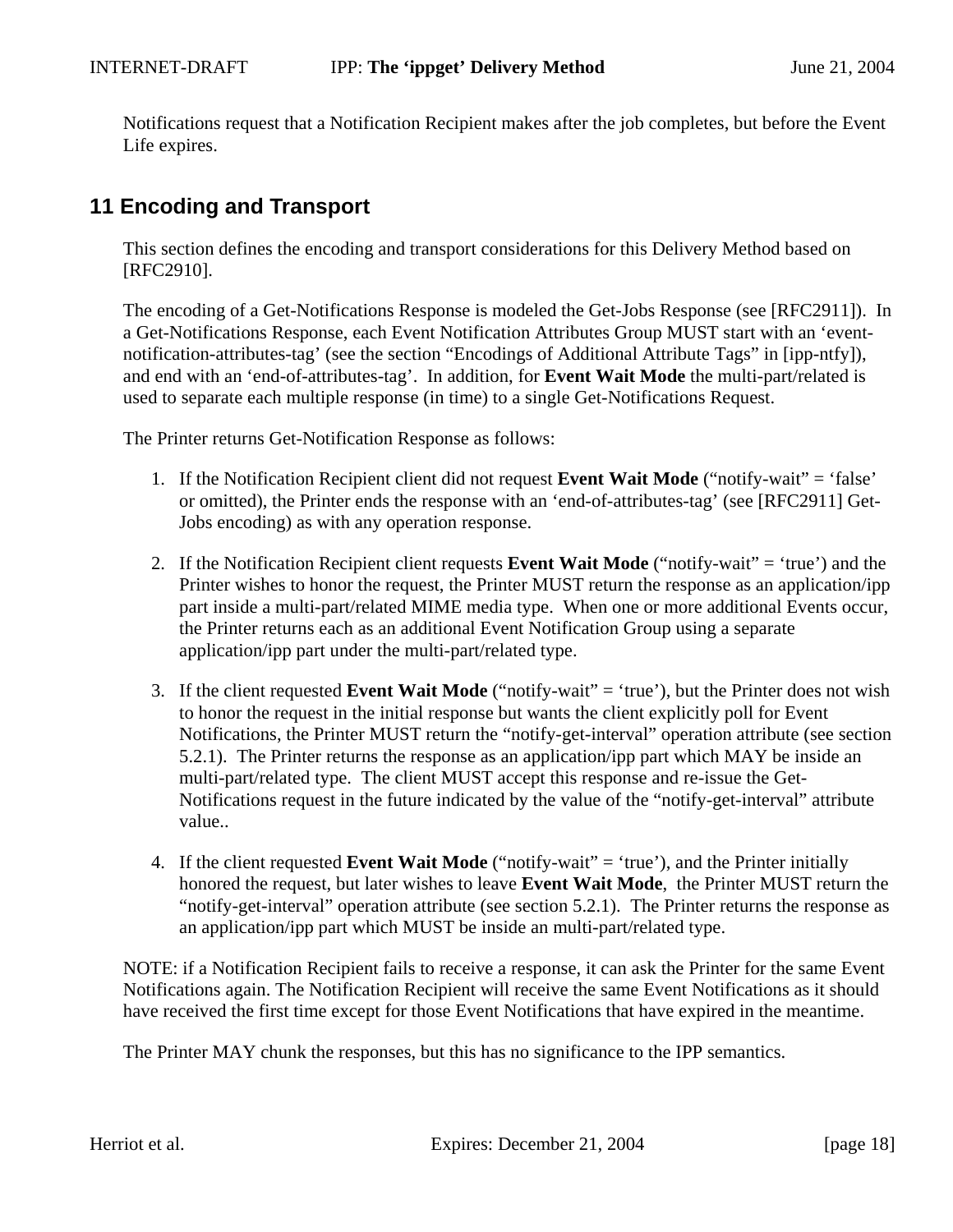This notification delivery method uses the IPP transport and encoding [RFC2910] for the Get-Notifications operation with the following extension allocated in [ipp-ntfy]:

| Tag Value (Hex) | Meaning                             |
|-----------------|-------------------------------------|
| 0x07            | "event-notification-attributes-tag" |

### **Table 8 – The "event-notification-attributes-tag" value**

## **12 Conformance Requirements**

This section lists the conformance requirements for clients and Printers.

### **12.1 Conformance for IPP Printers**

It is OPTIONAL for a Printer to support IPP Notifications as defined in [ipp-ntfy]. However, if a Printer supports IPP Notifications, the Printer MUST support the 'ippget' Delivery Method as defined in this document as one of its Delivery Methods. IPP Printers that conform to this specification:

- 1. MUST meet the conformance requirements defined in [ipp-ntfy] for a Pull Delivery Method;
- 2. MUST support the Get-Notifications operation defined in section 5, including **Event Wait Mode**;
- 3. MUST support the Subscription Template object attributes as defined in section 6;
- 4. MUST support the Subscription Description object attributes as defined in section 7;
- 5. MUST support the "ippget-event-life" Printer Description attribute defined in section 8.1, including retaining jobs in the Job Retention and/or Job History phases for at least as long as the value specified by the Printer's "ippget-event-life";
- 6. MUST support the additional values for IPP/1.1 Printer Description attributes defined in section 9;
- 7. MUST support the 'successful-ok-events-complete' status code as described in section 10.1;
- 8. MUST listen for the IPP Get-Notifications operation requests on IANA-assigned well-known port 631, unless explicitly configured by system administrators or site policies;
- 9. SHOULD NOT listen for IPP Get-Notifications operation requests on any other port, unless explicitly configured by system administrators or site policies.
- 10. MUST meet the security conformance requirements as stated in section 18.4.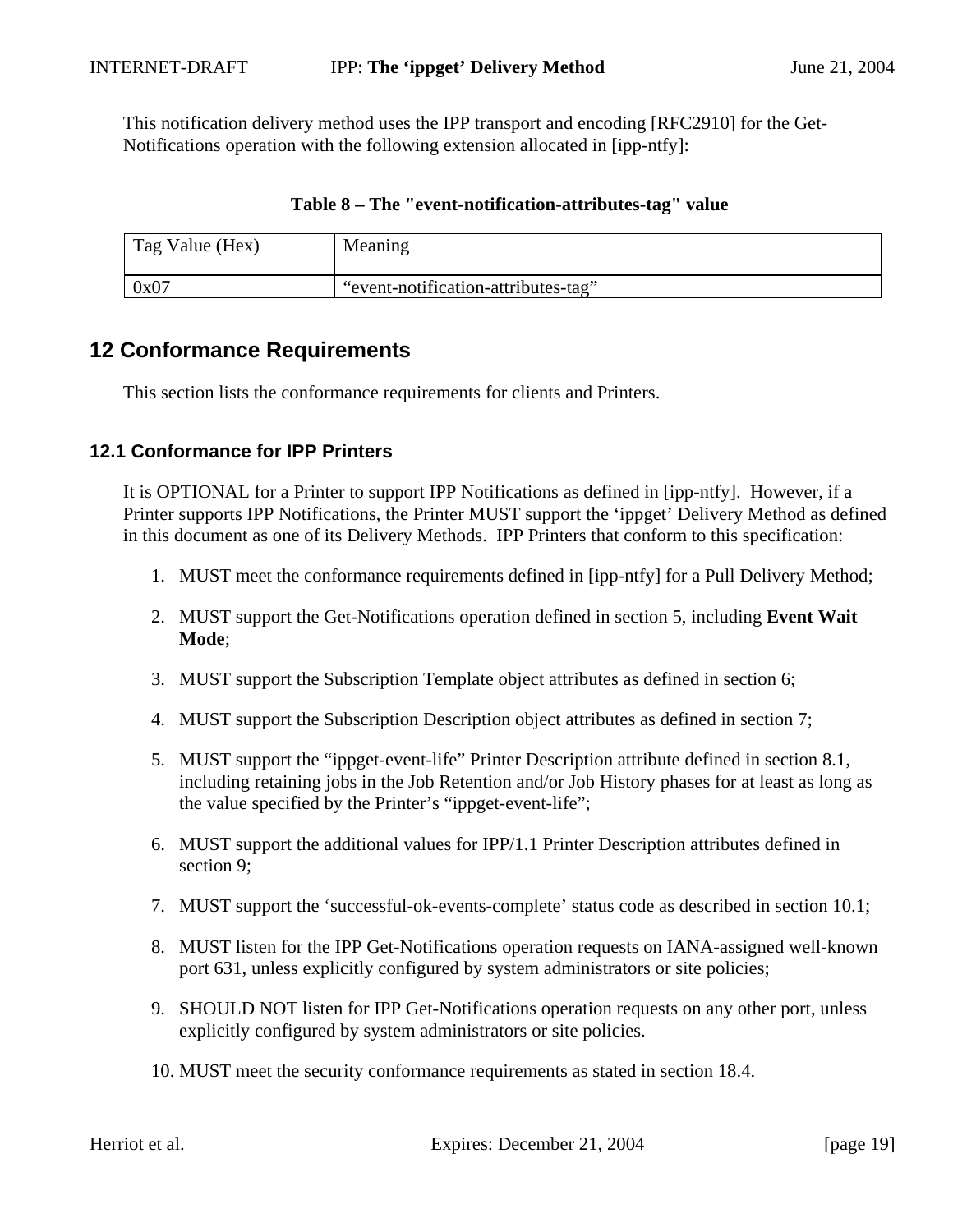## **12.2 Conformance for IPP Clients**

It is OPTIONAL for an IPP Client to support IPP Notifications as defined in [ipp-ntfy]. However, if a client supports IPP Notifications, the client MUST support the 'ippget' Delivery Method as defined in this document as one of its Delivery Methods. IPP Clients that conform to this specification:

- 1. MUST create Subscription Objects by sending Subscription Creation operation requests containing the "notify-pull-method" attribute (as opposed to the "notify-recipient-uri" attribute) using the 'ippget' keyword value (see sections 6.1 and 15.2);
- 2. MUST send IPP Get-Notifications operation requests (see section 5.1) via the port specified in the associated 'ipp' URL (if present) or otherwise via IANA assigned well-known port 631;
- 3. MUST convert the associated 'ipp' URLs for use in IPP Get-Notifications operation to their corresponding 'http' URL forms for use in the HTTP layer according to the rules in section 5 "IPP URL Scheme" in [RFC2910].
- 4. MUST meet the security conformance requirements as stated in section 18.5.

## **13 Normative References**

[ipp-ntfy]

Herriot, R., and T. Hastings, "Internet Printing Protocol/1.1: IPP Event Notifications and Subscriptions", <draft-ietf-ipp-not-spec-12.txt>, June 21, 2004.

[RFC2119]

S. Bradner, "Key words for use in RFCs to Indicate Requirement Levels", RFC 2119 , March 1997

[RFC2910]

Herriot, R., Butler, S., Moore, P., and R. Tuner, "Internet Printing Protocol/1.1: Encoding and Transport", RFC 2910, September 2000.

[RFC2911]

deBry, R., Hastings, T., Herriot, R., Isaacson, S., and P. Powell, "Internet Printing Protocol/1.1: Model and Semantics", RFC 2911, September 2000.

## **14 Informative References**

[notify-req]

Hastings, T., deBry, R., and H. Lewis, "Internet Printing Protocol (IPP): Requirements for IPP Notifications"**, <**draft-ietf-ipp-not-07.txt>, June 21, 2004.

[RFC2565]

Herriot, R., Butler, S., Moore, P., and R. Turner, "Internet Printing Protocol/1.0: Encoding and Transport", RFC 2565, April 1999.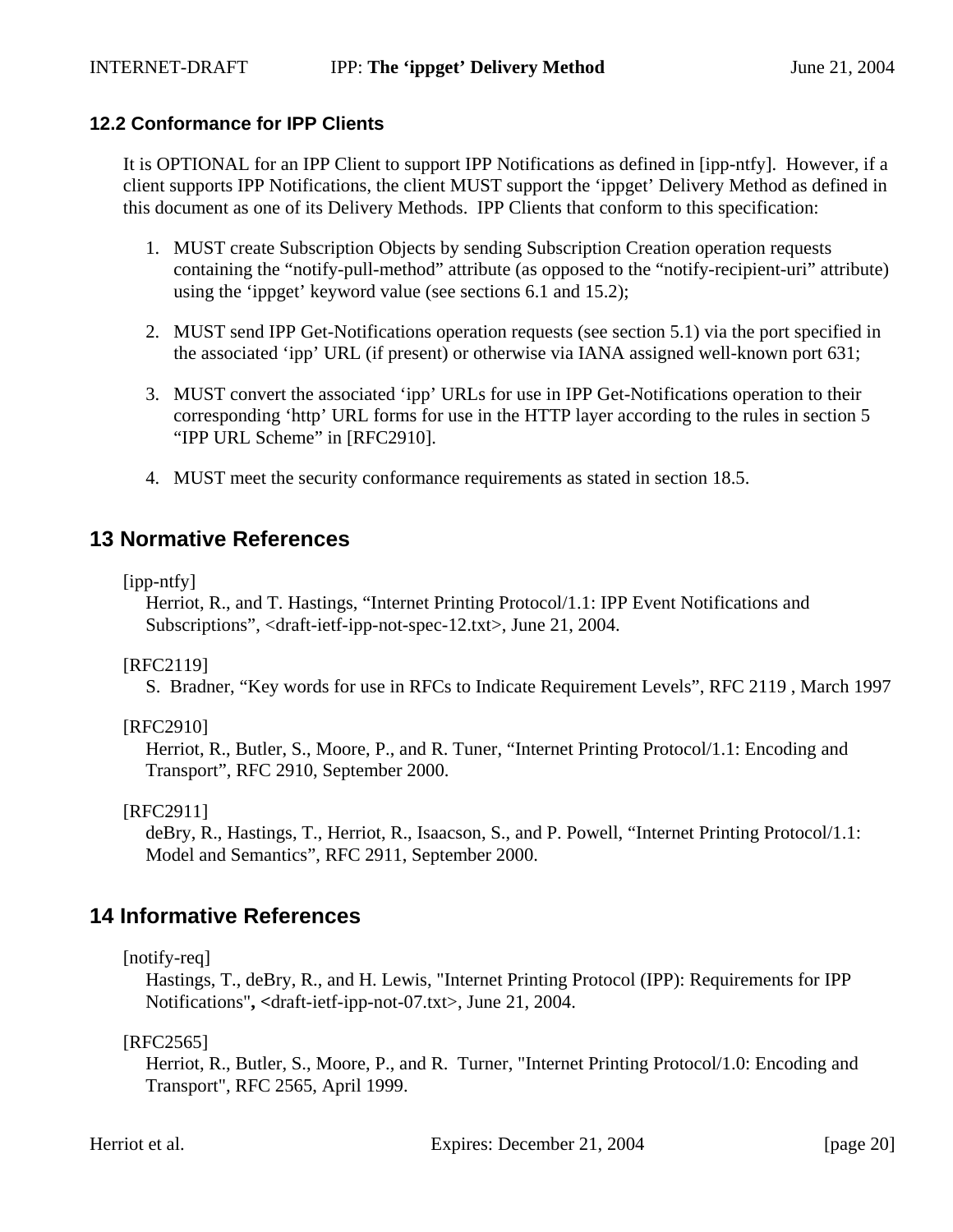#### [RFC2566]

R. deBry, T. Hastings, R. Herriot, S. Isaacson, and P. Powell, "Internet Printing Protocol/1.0: Model and Semantics", RFC 2566, April 1999.

#### [RFC2567]

Wright, D., "Design Goals for an Internet Printing Protocol", RFC 2567, April 1999.

#### [RFC2568]

Zilles, S., "Rationale for the Structure and Model and Protocol for the Internet Printing Protocol", RFC 2568, April 1999.

#### [RFC2569]

Herriot, R., Hastings, T., Jacobs, N., Martin, J., "Mapping between LPD and IPP Protocols", RFC 2569, April 1999.

#### [RFC2616]

R. Fielding, J. Gettys, J. Mogul, H. Frystyk, L. Masinter, P. Leach, T. Berners-Lee, "Hypertext Transfer Protocol - HTTP/1.1", RFC 2616, June 1999.

#### [RFC2707]

Bergman, R., Hastings, T., Isaacson, S., and H. Lewis, "Job Monitoring MIB - V1.0", November 1999.

### [RFC3196]

Hastings, T., Manros, C., Zehler, P., Kugler, C., and H. Holst, "Internet Printing Protocol/1.1: Implementer's Guide", RFC3196, November 2001.

## **15 IANA Considerations**

This section contains the exact information for IANA to add to the IPP Registries according to the procedures defined in RFC 2911 [RFC2911] section 6. The resulting registrations will be published in the http://www.iana.org/assignments/ipp-registrations registry.

*Note to RFC Editors: Replace RFC NNNN below with the RFC number for this document, so that it accurately reflects the content of the information for the IANA Registry.*

### **15.1 Attribute Registrations**

The following table lists the attributes defined in this document. This is to be registered according to the procedures in RFC 2911 [RFC2911] section 6.2.

| Printer Description attributes:     | Reference Section |  |
|-------------------------------------|-------------------|--|
|                                     |                   |  |
| ippget-event-life (integer(15:MAX)) | [RFCNNNN] 8.1     |  |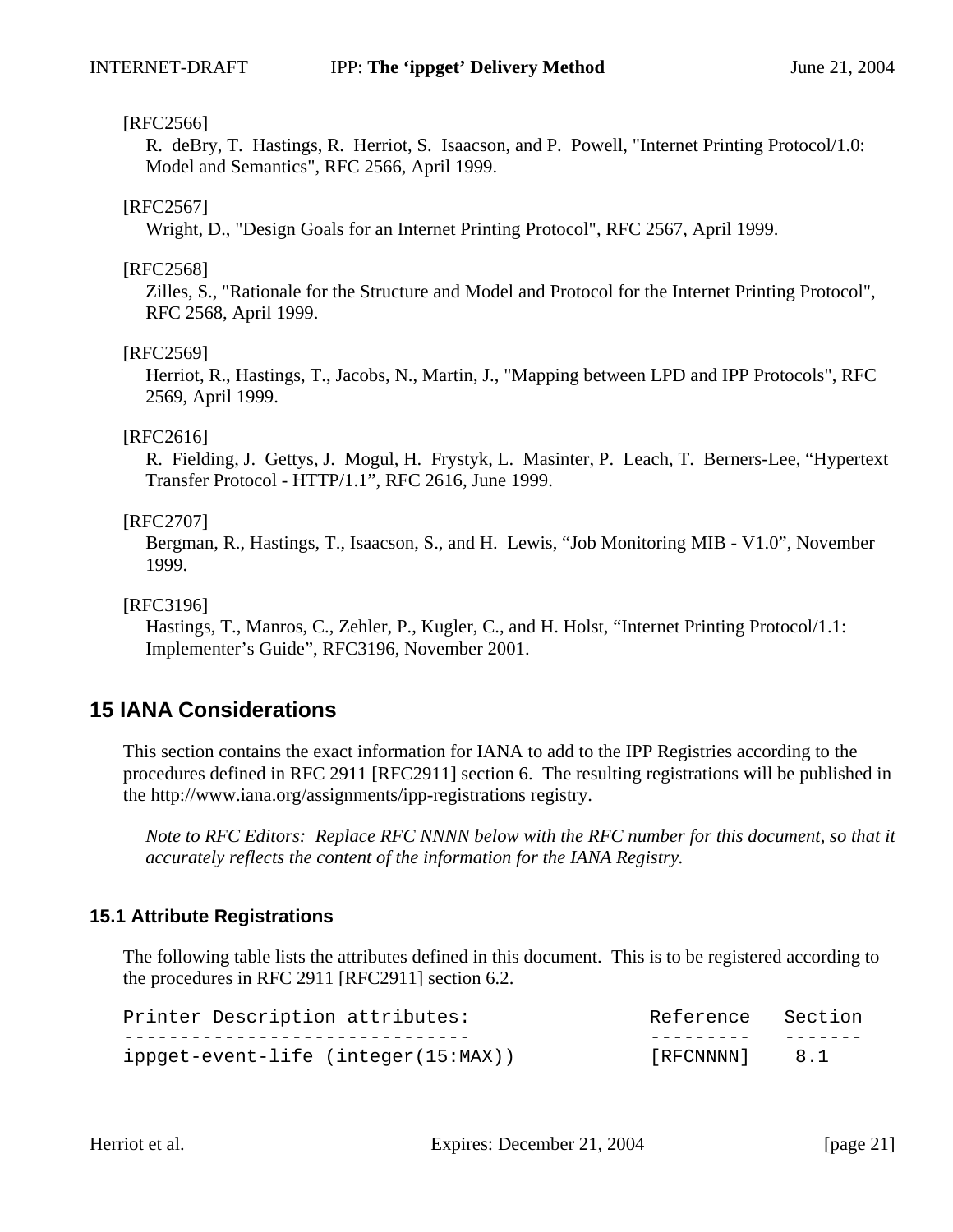### **15.2 Delivery Method and Additional keyword attribute value registrations for existing attributes**

This section lists additional keyword attribute value registrations for use with existing attributes defined in other documents. These are to be registered according to the procedures in RFC 2911 [RFC2911] section 6.1. According to [ipp-ntfy] section 24.7.3, Pull Delivery Method registrations are the keyword attribute value registrations for the "notify-pull-method" and "notify-pull-methodsupported" attributes.

| Attribute (attribute syntax)                        |                       |         |
|-----------------------------------------------------|-----------------------|---------|
| Values                                              | Reference             | Section |
|                                                     |                       |         |
| notify-pull-method (type2 keyword)                  | $[$ ipp-ntfy] $5.3.2$ |         |
| notify-pull-method-supported (1setOf type2 keyword) |                       |         |
|                                                     | $[ipp-ntfy]$ 5.3.2.1  |         |
| ippget                                              | [RFCNNNN]             | 9.1     |

### **15.3 Additional enum attribute values**

The following table lists the enum attribute values defined in this document. These are to be registered according to the procedures in RFC 2911 [RFC2911] section 6.1.

|       | Attribute (attribute syntax) |                                   |                    |         |
|-------|------------------------------|-----------------------------------|--------------------|---------|
| Value | Name                         |                                   | Reference          | Section |
|       |                              |                                   |                    |         |
|       |                              | operations-supported (type2 enum) | $[RFC2911]$ 4.4.15 |         |
|       | 0x001C Get-Notifications     |                                   | [RFCNNNN]          | 9.2     |

### **15.4 Operation Registrations**

The following table lists the operations defined in this document. This is to be registered according to the procedures in RFC 2911 [RFC2911] section 6.4.

| Operations:       | Reference Section |  |
|-------------------|-------------------|--|
|                   |                   |  |
| Get-Notifications | [RFCNNNN] 5       |  |

### **15.5 Status code Registrations**

The following table lists the status codes defined in this document. This is to be registered according to the procedures in RFC 2911 [RFC2911] section 6.6.

| Status codes:                          | Reference Section |  |
|----------------------------------------|-------------------|--|
|                                        |                   |  |
| successful-ok-events-complete (0x0007) | $[RECNNNN]$ 10.1  |  |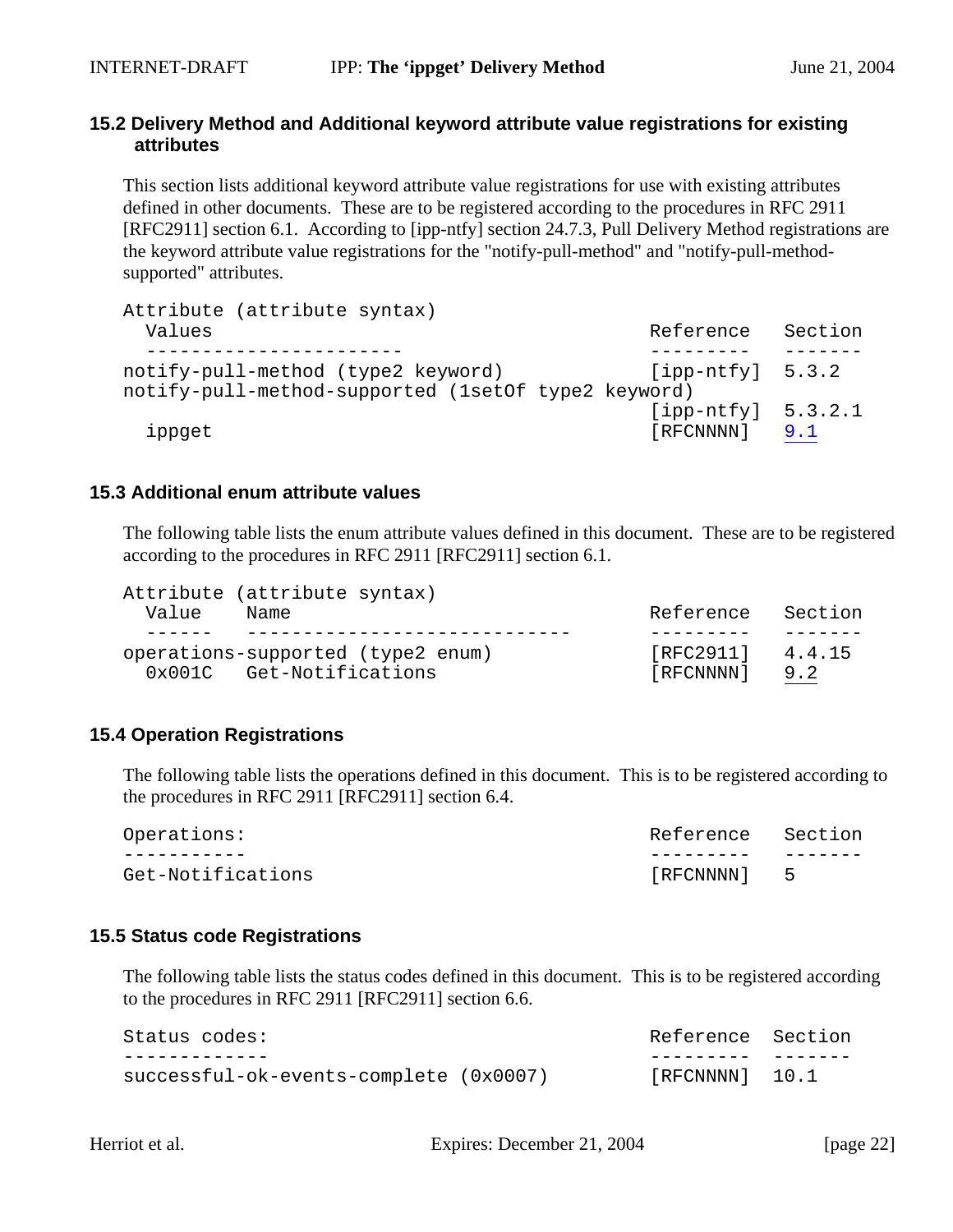# **16 Intellectual Property**

The IETF takes no position regarding the validity or scope of any intellectual property or other rights that might be claimed to pertain to the implementation or use of the technology described in this document or the extent to which any license under such rights might or might not be available; neither does it represent that it has made any effort to identify any such rights. Information on the IETF's procedures with respect to rights in standards-track and standards-related documentation can be found in RFC 2028. Copies of claims of rights made available for publication and any assurances of licenses to be made available, or the result of an attempt made to obtain a general license or permission for the use of such proprietary rights by implementers or users of this specification can be obtained from the IETF Secretariat.

The IETF invites any interested party to bring to its attention any copyrights, patents or patent applications, or other proprietary rights which may cover technology that may be required to practice this standard. Please address the information to the IETF Executive Director.

# **17 Internationalization Considerations**

The IPP Printer MUST localize the "notify-text" attribute as specified in section 14 of [ipp-ntfy].

In addition, when the client receives the Get-Notifications response, it is expected to localize the attributes that have the 'keyword' attribute syntax according to the charset and natural language requested in the Get-Notifications request.

# **18 Security Considerations**

The IPP Model and Semantics document [RFC2911 section 8] discusses high-level security requirements (Client Authentication, Server Authentication and Operation Privacy). The IPP Transport and Encoding document [RFC2910 section 8] discusses the security requirements for the IPP protocol. Client Authentication is the mechanism by which the client proves its identity to the server in a secure manner. Server Authentication is the mechanism by which the server proves its identity to the client in a secure manner. Operation Privacy is defined as a mechanism for protecting operations from eavesdropping.

The 'ippget' Delivery Method with its Get-Notifications operations leverages the security mechanism that are used in IPP/1.1 [RFC2910 and RFC2911] without adding any additional security mechanisms in order to maintain the same security support as IPP/1.1.

The access control model for the Get-Notifications operation defined in this document is the same as the access control model for the Get-Job-Attributes operation (see [RFC2911] section 3.2.6). The primary difference is that a Get-Notifications operation is directed at Subscription Objects rather than at Job objects, and a returned attribute group contains Event Notification attributes rather than Job object attributes.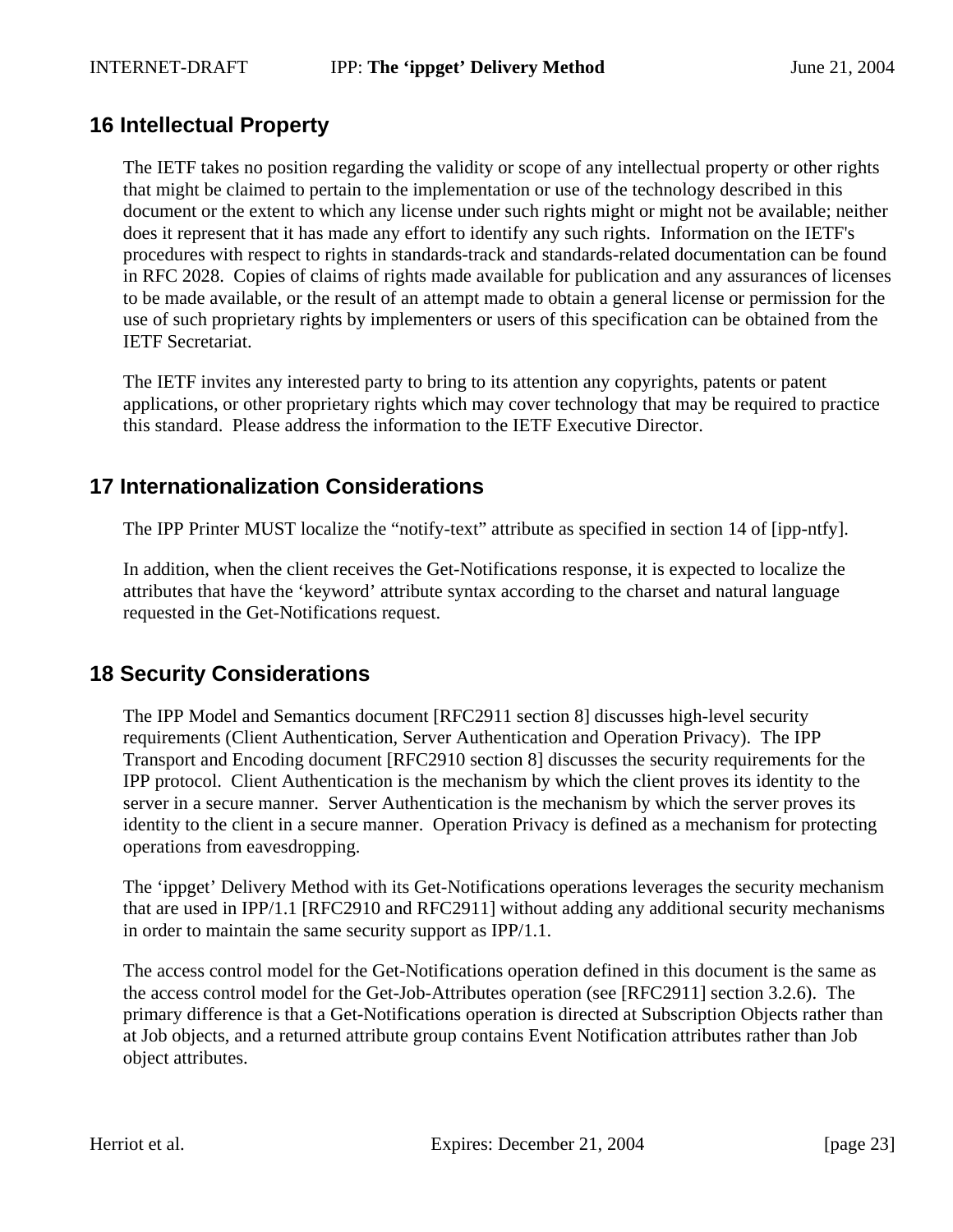### **18.1 Notification Recipient client access rights**

The Notification Recipient client MUST have the following access rights to the Subscription object(s) targeted by the Get-Notifications operation request:

The authenticated user (see [RFC2911] section 8.3) performing this operation MUST be (1) the owner of each Subscription Object identified by the "notify-subscription-ids" operation attribute (see section 5.1.1), (2) an operator or administrator of the Printer (see [RFC2911] Sections 1 and 8.5), or (3) be otherwise authorized by the Printer's administrator-configured security policy to request Event Notifications from the target Subscription Object(s). Furthermore, the Printer's security policy MAY limit the attributes returned by the Get-Notifications operation, in a manner similar to the Get-Job-Attributes operation (see [RFC2911] end of section 3.3.4.2).

### **18.2 Printer security threats**

Because the Get-Notifications operation is sent in the same direction as Job Creation operations, usually by the same client, this Event Notification Delivery Method poses no additional authentication, authorization, privacy, firewall, or port assignment issues above those for the IPP Get-Job-Attributes and Get-Printer-Attributes operations (see [RFC2911] sections 3.2.6 and 3.2.5).

### **18.3 Notification Recipient security threats**

Unwanted Events Notifications (spam): Unlike Push Event Notification Delivery Methods in which the IPP Printer initiates the Event Notification, with the Pull Delivery Method defined in this document, the Notification Recipient is the client who initiates the Get-Notifications operation (see section 5). Therefore, there is no chance of "spam" notifications with this method.

Note: when a client stays connected to a Printer using the Event Wait Mode (see section 5.1.3) in order to receive Event Notifications as they occur, such a client can close down the IPP connection at any time, and so can avoid future unwanted Event Notifications at any time.

It is true that client has control about whether to ask for Event Notifications. However, if the client subscribes to an event, and does a Get-Notifications request, the client gets all events for the Subscription Object in the sequence number range (see section 5.1.2), not just the ones the client wants. If a client subscribes to a Per-Printer Subscription job event, such as 'job-completed', and someone then starts and cancels thousands of jobs, the client would have to receive these events in addition to the ones the client is interested in. A client can protect itself better by subscribing to his own jobs using a Per-Job Subscription, rather than creating a Per-Printer subscription whose Job events apply to all jobs.

### **18.4 Security requirements for Printers**

For the Get-Notifications operation defined in this document, the same Printer conformance requirements apply for supporting and using Client Authentication, Server Authentication and Operation Privacy as stated in [RFC2910] section 8 for all IPP operations.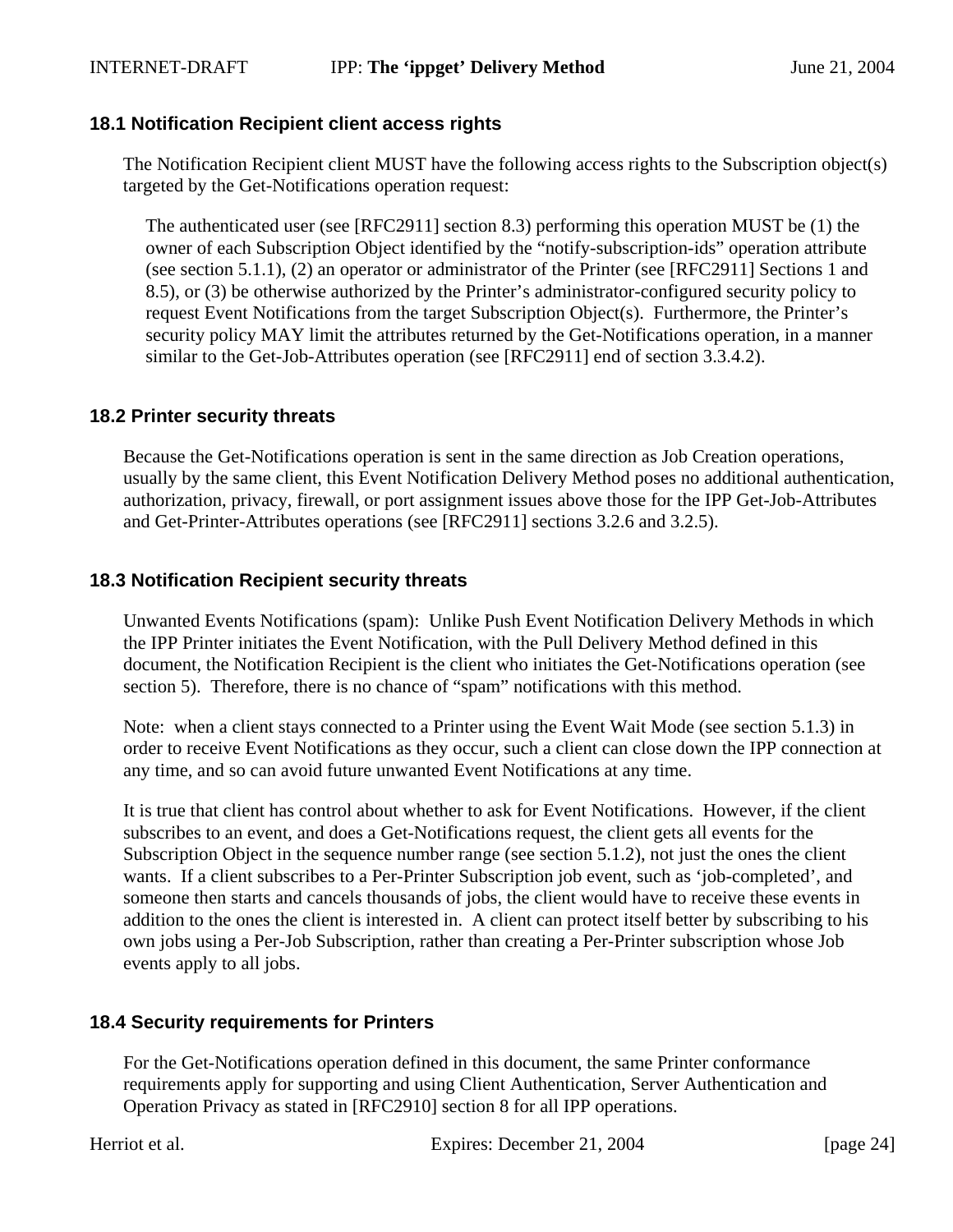### **18.5 Security requirements for clients**

For the Get-Notifications operation defined in this document, the same client conformance requirements apply for supporting and using Client Authentication, Server Authentication and Operation Privacy as stated in [RFC2910] section 8 for all IPP operations.

## **19 Contributors**

Carl Kugler and Harry Lewis contributed the basic idea of in-band "smart polling" coupled with multiple responses for a single operation on the same connection, one response for each event as it occurs. Without their continual persuasion, we would not have arrived at this Delivery Method specification and would not have been able to agree on a single REQUIRED Delivery Method for IPP.

Carl Kugler IBM P.O. Box 1900 Boulder, CO 80301-9191

Phone: Fax: e-mail: kugler@us.ibm.com

## **20 Authors' Addresses**

Robert Herriot Global Workflow Solutions 706 Colorado Ave. Palo Alto, CA 94303

Phone: 650-324-4000 email: bob@herriot.com

Thomas N. Hastings Xerox Corporation 737 Hawaii St. ESAE 231 El Segundo CA 90245

Phone: 310-333-6413 Fax: 310-333-5514 email: hastings@cp10.es.xerox.com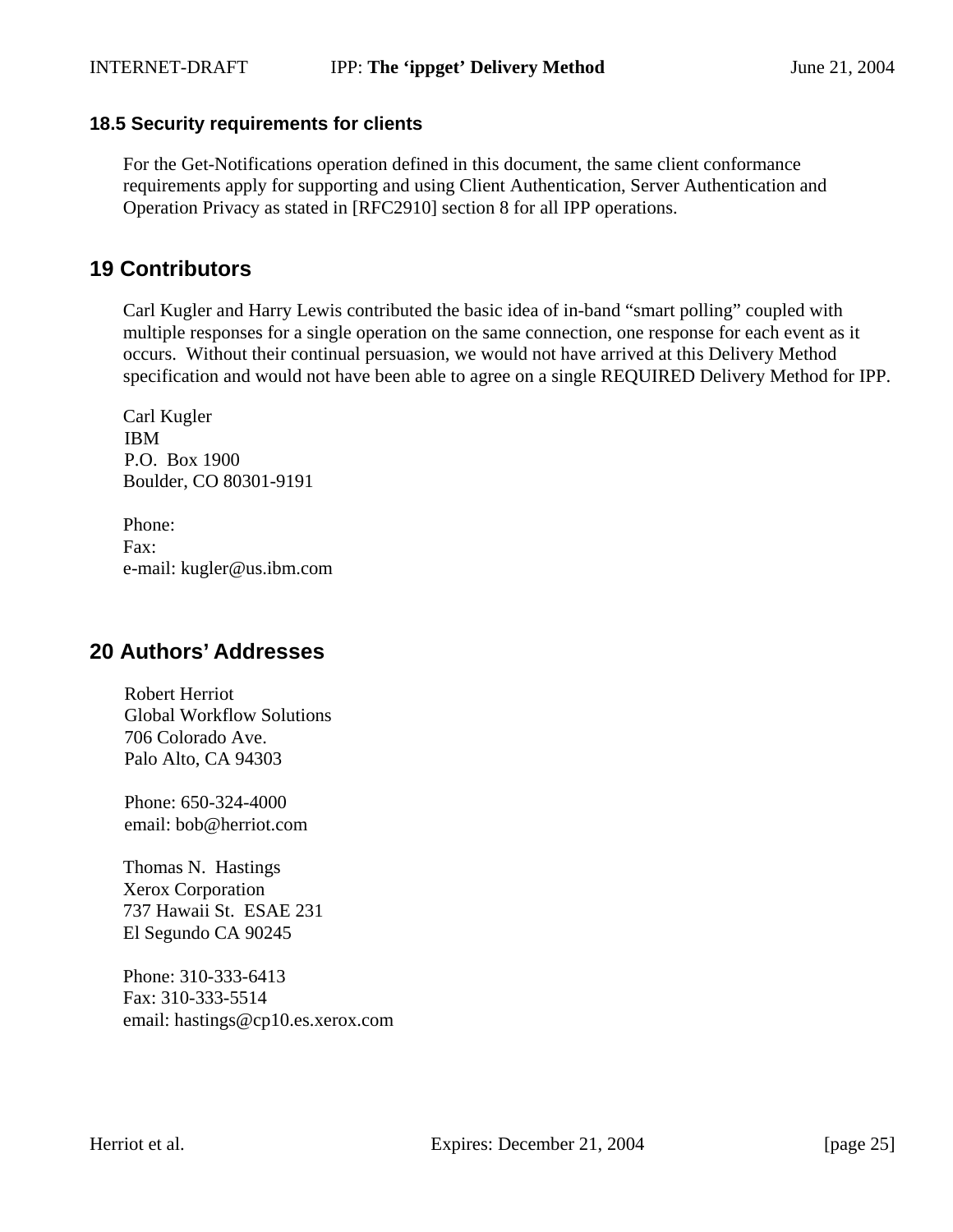Harry Lewis IBM P.O. Box 1900 Boulder, CO 80301-9191

Phone: 303-924-5337 FAX: e-mail: harryl@us.ibm.com

# **21 Description of Base IPP documents (Informative)**

The base set of IPP documents includes:

Design Goals for an Internet Printing Protocol [RFC2567] Rationale for the Structure and Model and Protocol for the Internet Printing Protocol [RFC2568] Internet Printing Protocol/1.1: Model and Semantics [RFC2911] Internet Printing Protocol/1.1: Encoding and Transport [RFC2910] Internet Printing Protocol/1.1: Implementer's Guide [RFC3196] Mapping between LPD and IPP Protocols [RFC2569]

The "Design Goals for an Internet Printing Protocol" document takes a broad look at distributed printing functionality, and it enumerates real-life scenarios that help to clarify the features that need to be included in a printing protocol for the Internet. It identifies requirements for three types of users: end users, operators, and administrators. It calls out a subset of end user requirements that are satisfied in IPP/1.0. A few OPTIONAL operator operations have been added to IPP/1.1.

The "Rationale for the Structure and Model and Protocol for the Internet Printing Protocol" document describes IPP from a high level view, defines a roadmap for the various documents that form the suite of IPP specification documents, and gives background and rationale for the IETF working group's major decisions.

The "Internet Printing Protocol/1.1: Model and Semantics" document describes a simplified model with abstract objects, their attributes, and their operations that are independent of encoding and transport. It introduces a Printer and a Job object. The Job object optionally supports multiple documents per Job. It also addresses security, internationalization, and directory issues.

The "Internet Printing Protocol/1.1: Encoding and Transport" document is a formal mapping of the abstract operations and attributes defined in the model document onto HTTP/1.1 [RFC2616]. It defines the encoding rules for a new Internet MIME media type called "application/ipp". This document also defines the rules for transporting over HTTP a message body whose Content-Type is "application/ipp". This document defines the 'ipp' scheme for identifying IPP printers and jobs.

The "Internet Printing Protocol/1.1: Implementer's Guide" document gives insight and advice to implementers of IPP clients and IPP objects. It is intended to help them understand IPP/1.1 and some of the considerations that may assist them in the design of their client and/or IPP object implementations. For example, a typical order of processing requests is given, including error checking. Motivation for some of the specification decisions is also included.